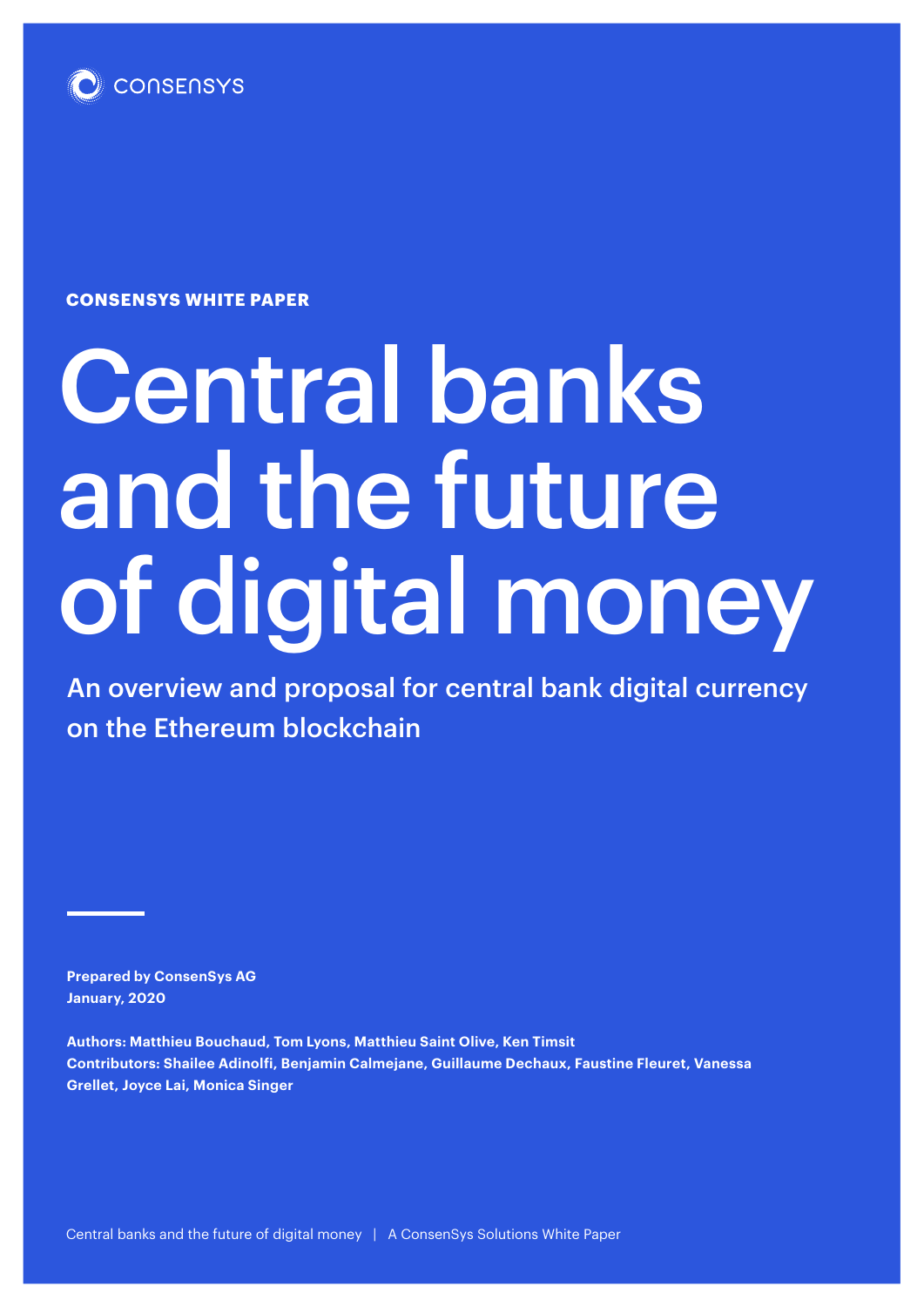

*Davos, 20 January, 2020*

As the World Economic Forum meets in Davos for the 50th time, it does so against the backdrop of a sea change in the mechanics of money.

The rise of cryptocurrencies and blockchain technology over the last decade has brought about new possibilities in the issuance and use of money as well as exciting new forms of digital assets and markets. At the same time a rapidly evolving geopolitical, economic and social environment has created new expectations and new requirements for secure, reliable, easy-to-use, globally available digital payments and means of exchange.

Among the most significant innovations we are witnessing today are stablecoins, or privately issued cryptocurrencies pegged to a stable asset, which today have a market cap over \$5B USD, as well as the parallel phenomenon of central bank-issued digital currencies, commonly referred to as CBDC, that are the subject of this paper.

According to the Bank of International Settlements, over 70% of central banks are looking at issuing a digital currency on a blockchain. We think this is a development to be applauded.

CBDCs can offer a range of advantages. They can play a central role in advancing the digital assets revolution in a regulated, lower-risk and – crucially – accessible way, helping make financial markets more efficient and available to all global citizens. CBDC can give the central banks more effective, future-oriented tools to allow them to implement monetary policy in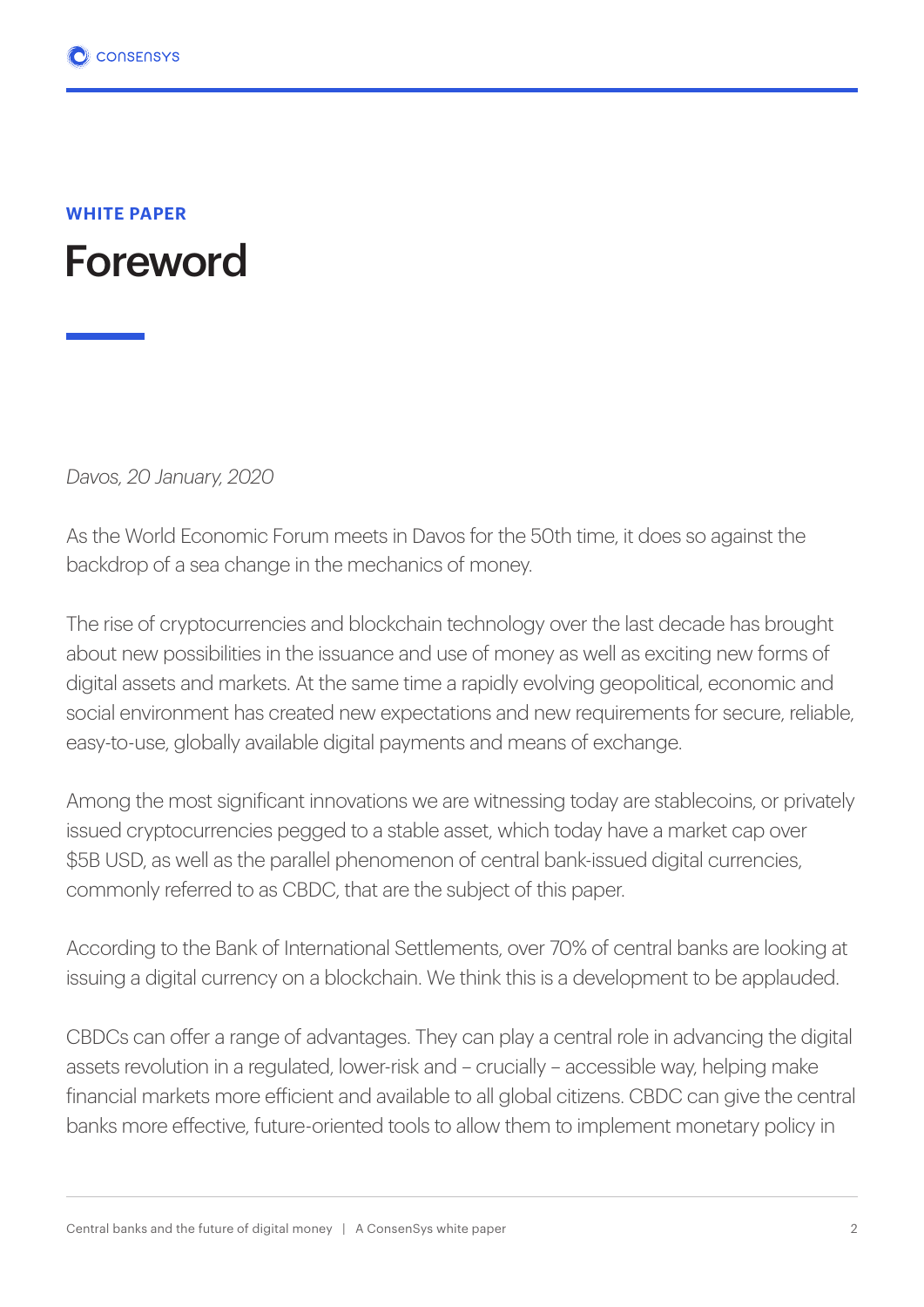more direct and innovative ways and keep pace with technological change. CBDCs could also simplify and reduce the cost of cross-border remittances, while forming the basis for more efficient, more secure interbank payments networks. The list goes on.

Below we provide both an overview of CBDC and a concrete example of how a CBDC might be implemented on the Ethereum blockchain. We believe that Ethereum is the best-suited blockchain network for the kind of maximally secure, global-scale, interoperable settlement platforms that CBDCs require. But we are well aware that there are many other possibilities.

What is important is that central banks have come to realise the extent of the transformations that are already happening in digital currencies, and that they see the importance of embracing a significant role in bringing about this change. We hope this paper provides a useful and thought-provoking example of one promising approach.

*Joseph Lubin, Founder and CEO of ConsenSys, Co-Founder of Ethereum*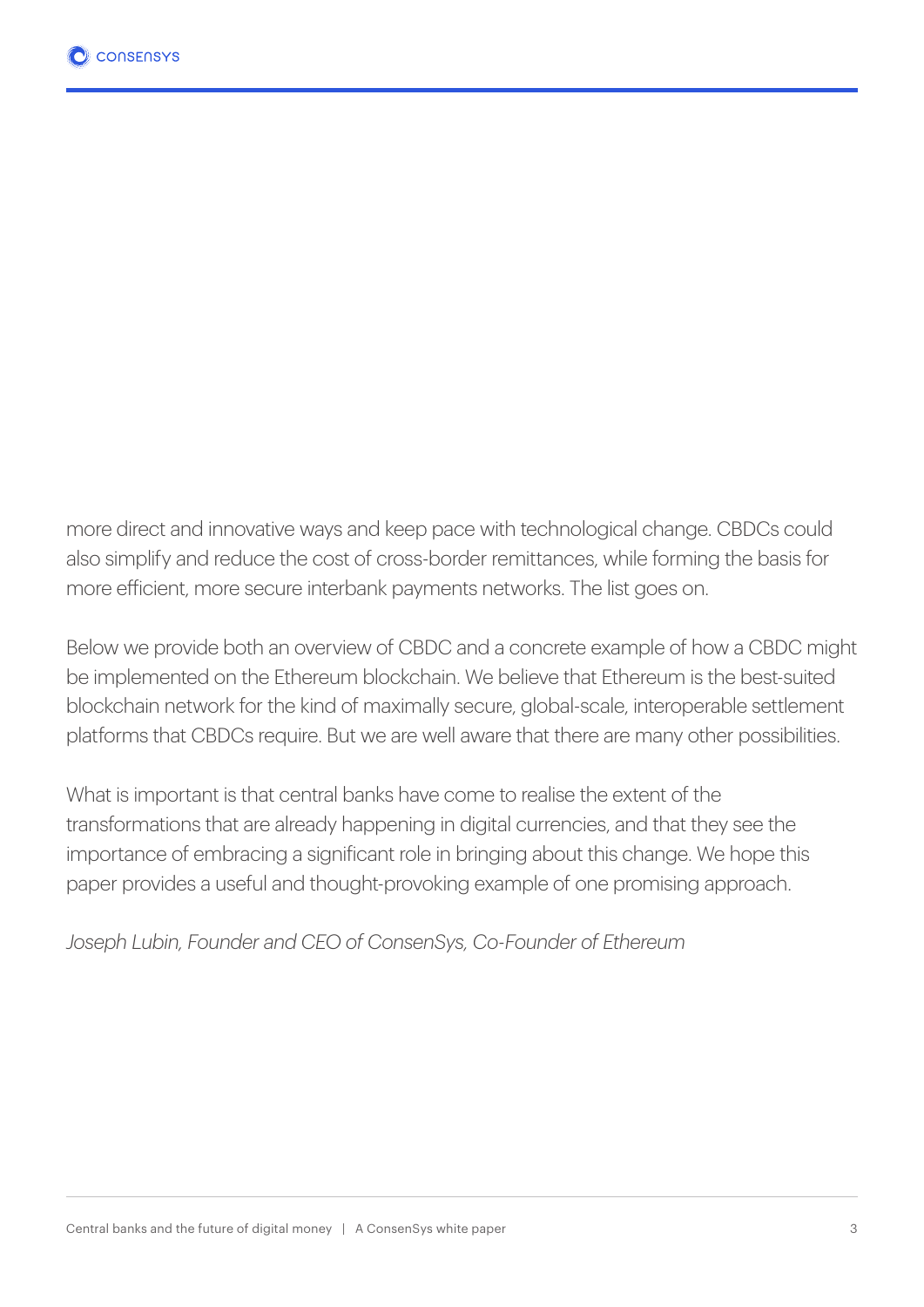### Table of Contents

| <b>Foreword</b>                                                     | $\mathbf 2$ |
|---------------------------------------------------------------------|-------------|
| <b>Executive summary</b>                                            | 6           |
| 1. Introduction                                                     |             |
| Cryptocurrencies, stablecoins and the evolution of digital money    | 8           |
| Introducing central bank digital currencies                         | 10          |
| 2. Benefits of digital currencies for central banks and the economy | 12          |
| <b>Fostering the digital assets revolution</b>                      | 12          |
| <b>Future-oriented monetary policy and regulatory tools</b>         | 13          |
| <b>Cheaper cross-border remittances</b>                             | 14          |
| Improving the settlement of interbank payments                      | 14          |
| Accelerating innovation in retail markets                           | 15          |
| 3. Requirements for successful implementation of CBDC               | 16          |
| <b>What kind of CBDC</b>                                            | 16          |
| <b>Distribution</b>                                                 | 16          |
| <b>Sound governance</b>                                             | 16          |
| <b>Privacy versus transparency</b>                                  | 17          |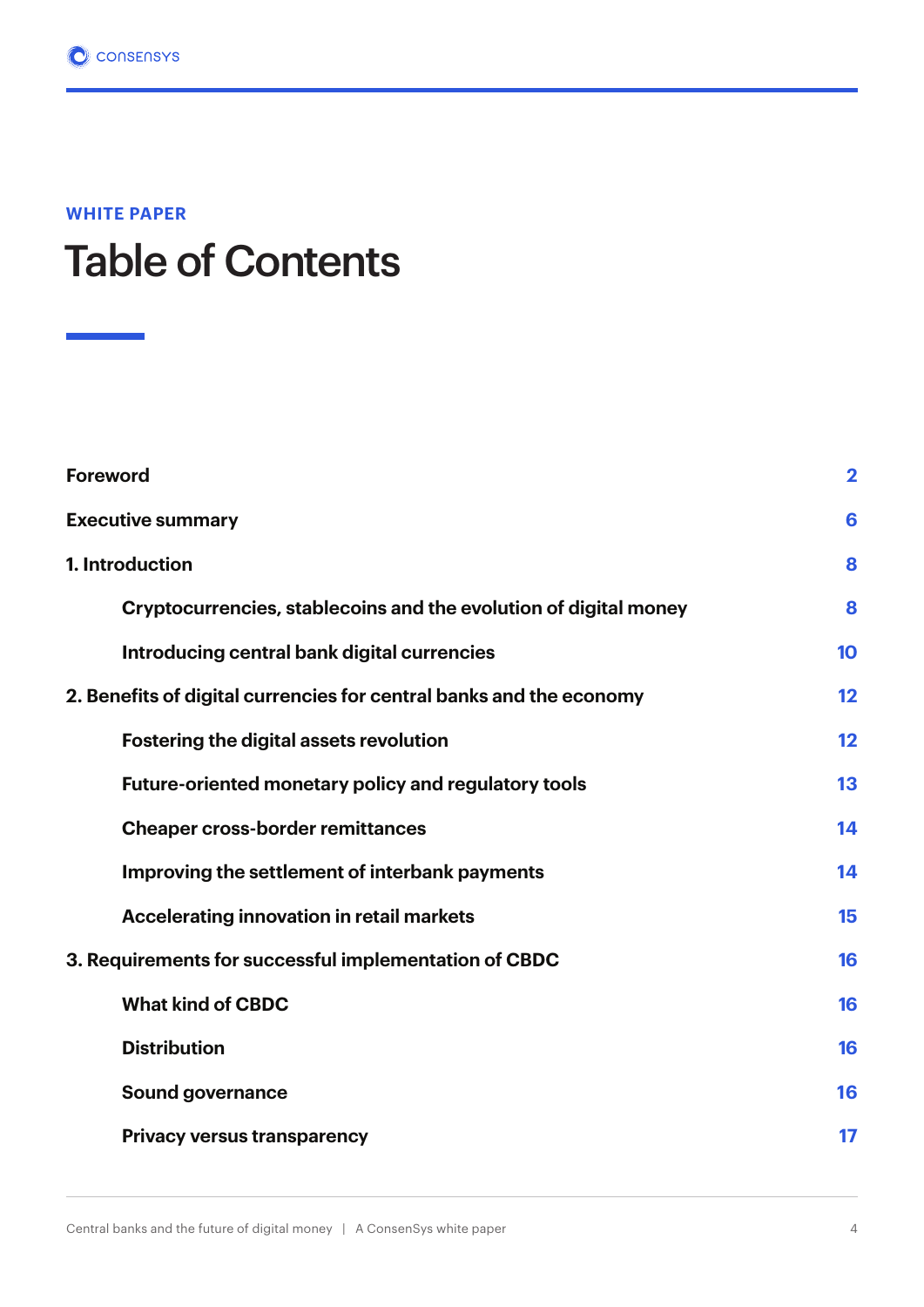|                      | <b>Token-based or account-based</b>                            | 17 |
|----------------------|----------------------------------------------------------------|----|
|                      | <b>Performant and operationally robust</b>                     | 18 |
|                      | <b>Legally sound</b>                                           | 18 |
|                      | <b>Understand the risks</b>                                    | 19 |
|                      | 4. Proposed architecture for Ethereum-based central bank money | 20 |
|                      | An open, interoperable, provider-based system                  | 20 |
|                      | Technical requirements for our proposed architecture           | 21 |
|                      | <b>Why Ethereum for CBDC</b>                                   | 22 |
|                      | <b>Technical schematic</b>                                     | 24 |
| <b>5. Conclusion</b> |                                                                | 26 |
|                      |                                                                |    |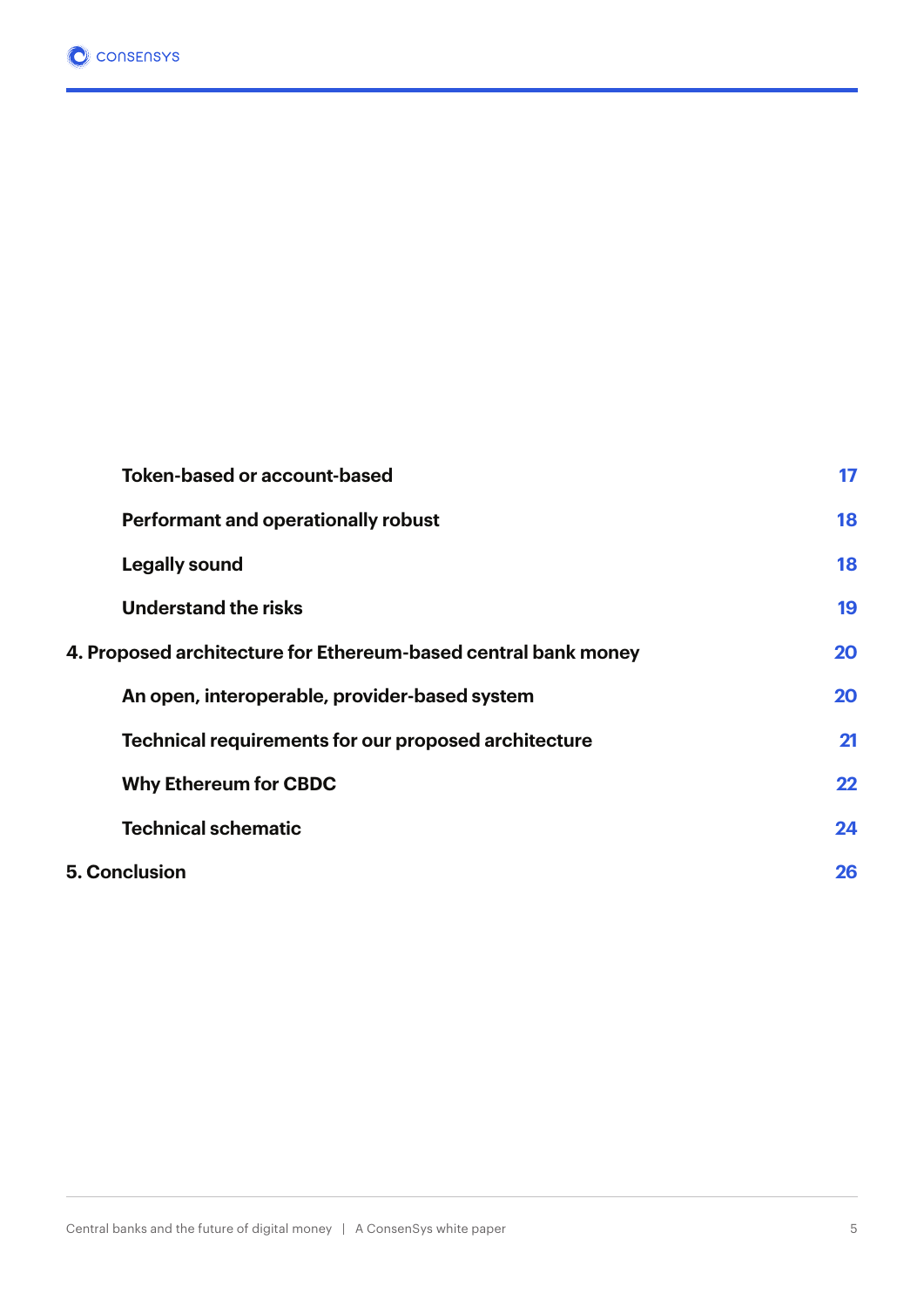### Executive summary

Over the past year we have seen a number of groundbreaking announcements from central banks around the world exploring the issuance of central bank digital currencies (CBDC). In this paper we provide an overview of the potential and risks of CBDC, as well as an example of how a CBDC could be designed and built on the Ethereum blockchain. The intention is to give the reader not just a good background to this important topic, but also – by means of a concrete proposal – a practical look at what the implementation of a CBDC might entail.

Blockchain-based CBDC, which represents a new technology for the issuance of central bank money at the wholesale and retail level, offers a number of potential advantages for central banks. It could be a strong catalyst for financial services innovation by providing a viable, large-scale payments system for tokenised assets markets – offering a risk-free, widely accessible alternative to privately-issued stablecoins, like Facebook's Libra, which serve a similar purpose but could expose users to credit and/or liquidity risk.

Widespread use of CBDC instead of private payment tokens could also help central banks retain sovereignty over monetary policy in tokenised assets markets, an important consideration should such markets come to represent significant portions of the economy. Other benefits include potentially new regulatory monitoring and enforcement tools, cheaper cross-border remittances, improvements to the interbank payments infrastructure and innovation in retail markets. CBDC could also be a superior replacement to physical cash, helping alleviate some of the risks and costs associated with banknotes. Depending on how it is designed, a CBDC could support financial inclusion by providing wide-scale access to risk-free reserves.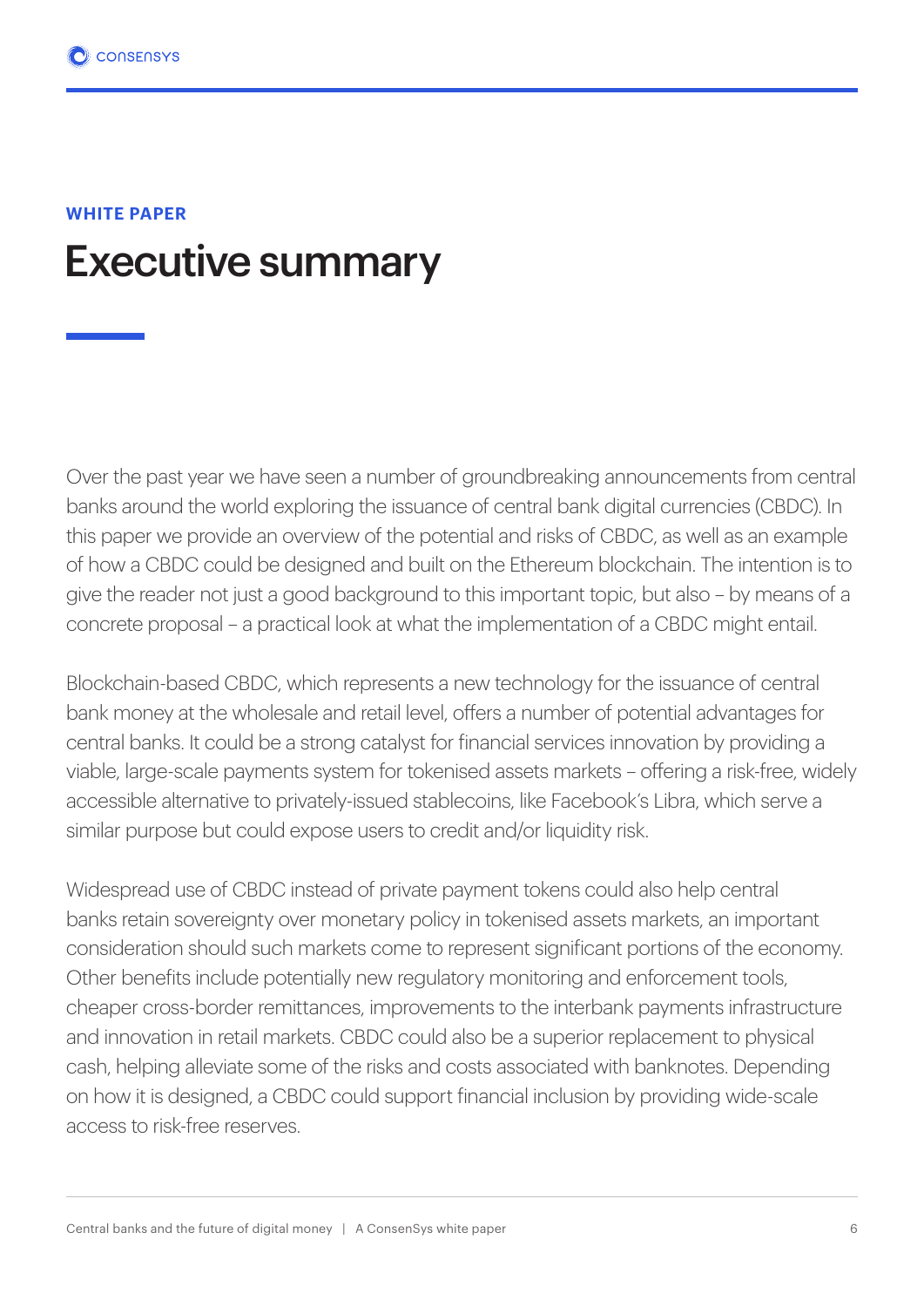There are risks as well – particularly in retail CBDC (that is, tokenised central bank money accessible to the general public). For this reason, we propose that central banks issue CBDC on a large-scale, private, permissioned, Ethereum-based network in which central-bank appointed intermediaries act as nodes and service providers. In the proposed setup, the central bank would issue the currency as well as authorise and onboard intermediaries, but only intermediaries would distribute CBDC directly to the public. Because the integrity of the system is embedded in the technology, the number and type of intermediary service providers on this platform would however be much larger and broader than is the case with the distribution of central bank money today.

Such a setup recommends itself on many grounds. As the issuer of the digital currency, central banks would have direct control of the money supply, while users of the currency would not be exposed to the risks of private currencies. It would provide the basis for a large-scale, evolving and easily adaptable infrastructure offering a continuously expanding number of shared services to various stakeholders. End users would benefit from a much more open, vibrant, competitive and above all innovative environment than today, with secure and user-friendly access to the benefits of tokenised assets markets.

For reasons we lay out in the paper, we believe that Ethereum is one of the best technologies available today to meet the technical requirements for such a CBDC. But there are other possible solutions as well. What is important is that central banks have come to realise the importance of CBDC as an innovative tool, and that they continue to learn about and experiment with it.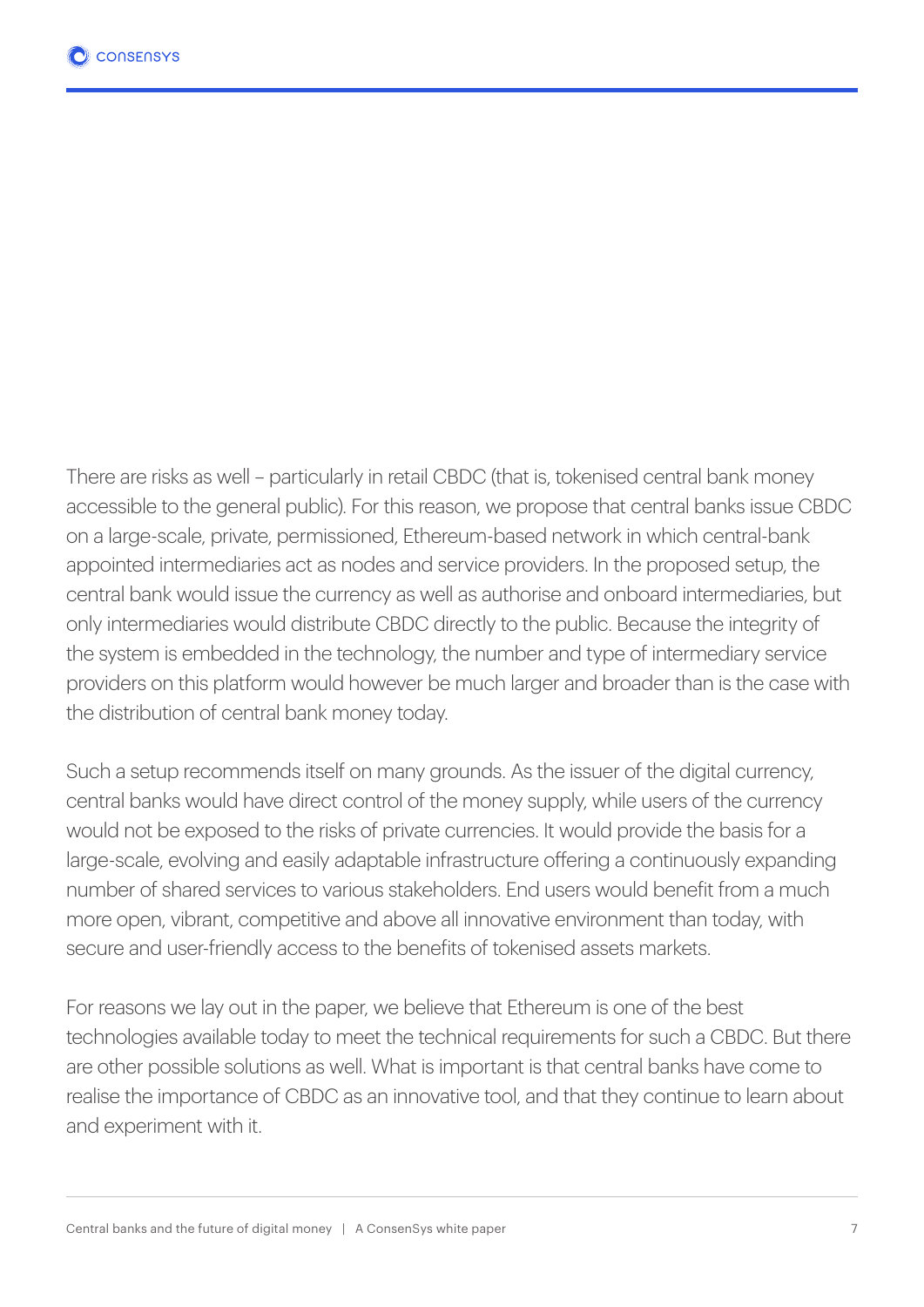### 1. Introduction

From China to Sweden, Singapore to South Africa, over the past year we have seen a number of groundbreaking announcements from central banks around the world exploring the issuance of central bank digital currencies (CBDC).

The idea of digital money issued directly by a central bank is not new. The 1990s and 2000s saw a period of interest as well, particularly for retail uses among the general public, though for various reasons central banks ultimately decided not to pursue the projects.

Much has changed since then, both in the global economy and in the world of technology. The main catalyst for today's renewed interest in CBDC has been the advent of blockchain technology. And while explorations to date have been more ad hoc than holistic, with proofs of concept here and there to investigate specific aspects of the problem, the trend is clear.

In this paper we provide an overview of the history and current state of CBDC as well as an example of how a CBDC could be designed and built on the Ethereum blockchain. Our intention is to give the reader an overview of the potential advantages and the challenges in a CBDC as well as, through a concrete proposal for a specific approach, to move the debate beyond the theoretical.<sup>1</sup>

#### **CRYPTOCURRENCIES, STABLECOINS AND THE EVOLUTION OF DIGITAL MONEY**

A blockchain-based CBDC is a type of crypto asset. To understand the resurgence of CBDC today it is necessary to take a short look at the history of crypto assets in general.

The first crypto asset was Bitcoin. A "decentralised electronic cash system," Bitcoin billed itself as a new form of money whose main characteristics were that it

<sup>1</sup> Note: While blockchain is not necessary to issue a CBDC, it offers many advantages, and the majority of CBDC projects under contemplation today are based on blockchain. For<br>the purposes of this paper, therefore, we wi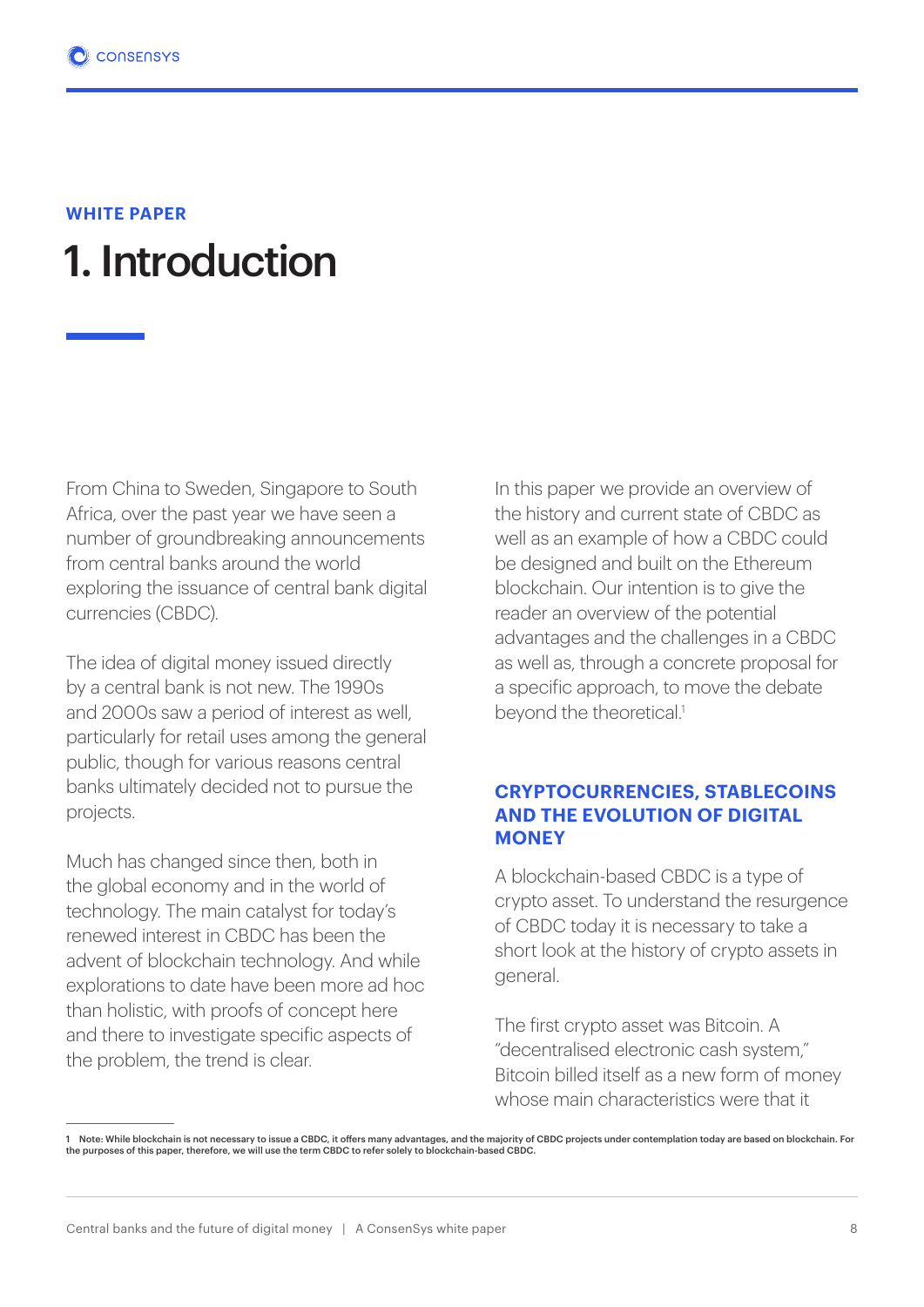was fully digital, lived on a blockchain, and was independent of any government or private institution. Quickly dubbed a cryptocurrency2 , it was followed by an explosion in similar blockchain-based cryptocurrencies known as altcoins. In 2014 the Ethereum blockchain launched adding new capabilities, in particular full programmability on a blockchain allowing the creation of "smart contracts." With this it became possible to represent almost any asset, not just money, on a blockchain by means of a unique digital token (hence the term "tokenisation").

What makes crypto assets interesting is not the fact that they are digital representations of assets. Most assets today already exist in digital form as entries in computer databases. Rather it is the fact that they are digital assets represented on a distributed ledger that is a) shared in a network and b) that acts as a single source of truth about the assets and their ownership independent of any organisation or third-party authority.

Such decentralised, communally maintained ledgers have a number of advantages over the centralised ledgers that are used in the financial system today. Chief among these is that asset transfers on distributed ledgers do not require reconciliation between different databases – an extremely complex and costly process. Markets based on tokenised assets have a lot of promise, including – depending on the asset and use case – faster, cheaper and more secure infrastructure than in traditional markets, higher levels of automation, lower levels of risk and lower barriers to entry.

Despite this great promise, almost all crypto asset projects to date have run into a similar problem: the ability to execute payments in the real world of fiat currencies. Originally it was thought that cryptocurrencies like bitcoin or ether would be able to provide the means of payment in crypto asset markets and act as a bridge to the fiat world. But cryptocurrencies have proven to be extremely volatile, and cryptocurrency networks slow, cumbersome and complex

<sup>2</sup> Cryptocurrencies are a subset of crypto assets.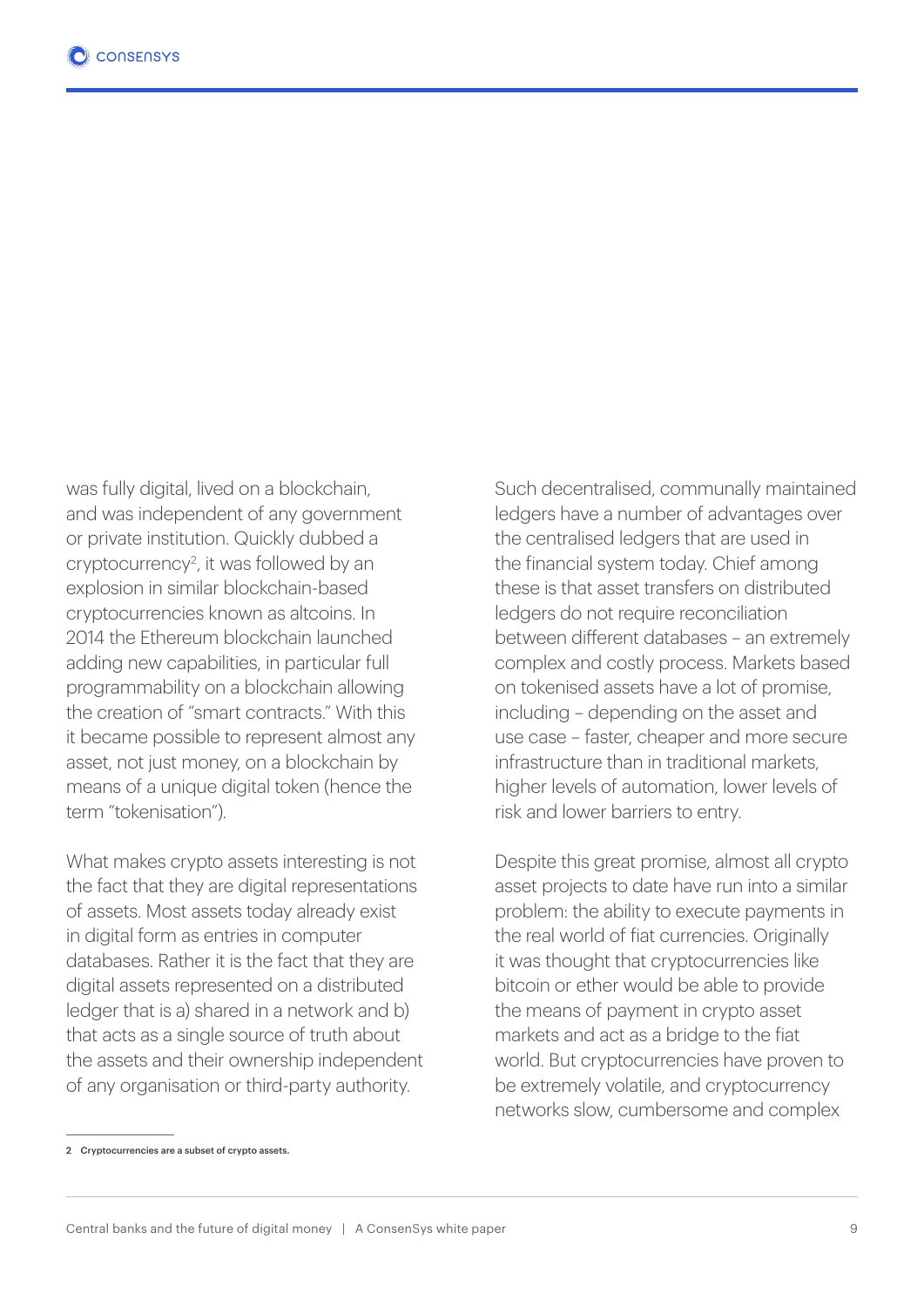for users. Today they are generally considered unsuitable as a means of payment.

The initial response to this problem in the blockchain community was stablecoins – cryptocurrencies that are either pegged to fiat currencies or that maintain a stable value by some other means.<sup>3</sup>

The first stablecoins began appearing in 2017, with one of the most well-knwon early projects being Tether. These were generally focused on solving the payment problem for blockchain-based platforms specifically. As people began to understand the value of stablecoins for tokenised asset markets, we have seen a second generation of stablecoin projects by private and public entities, often as part of consortia and with the participation of technology providers. These include Facebook's Libra, Fnality (formerly USC), Binance coin, JP Morgan's JPM Coin, Terra, USD Coin, the Gemini dollar and China's DC/EP project.

Of these, perhaps the most widely publicised has been Libra, and it serves as a good example of the promise but also the issues surrounding such projects. The Libra cryptocurrency will be stabilised by a basket of currencies and other assets<sup>4</sup>, and potentially other means. While hailed as a way to help the billions of unbanked in the world, Libra has also raised concerns among central bankers, regulators and governments about infringements on monetary policy and risks to financial stability.5

While we see many benefits to stablecoins issued by private companies, the discussion around Libra highlights their limits as well. By leveraging blockchain technology for CBDC, central banks may be able to address some of these issues and so help realise some of the key benefits stablecoins can offer. In the rest of this paper, we look specifically at CBDC.

#### **INTRODUCING CENTRAL BANK DIGITAL CURRENCIES**

In modern societies there are two main types of fiat money. Central bank money is legal tender created and backed by a central bank. It represents a claim against the central bank and – with the crucial exception of cash in the form of banknotes and coins – is mainly used for wholesale payments. Commercial bank money is created by commercial banks when they issue credit, either through loans or credit lines. Most of the fiat money in the world is commercial bank money, and it is widely used as a retail means of payment,(with retail here meaning paymnt between non-financial institutions, corporates or individuals).

CBDC represents a new technology and approach for the issuance of central bank money, and can be characterised by the following:

**• Digital assets.** CBDC is a digital asset, meaning that it is accounted for in a single ledger (distributed or not) that acts as the single source of truth.

<sup>3</sup> There are many different stablecoins in circulation today, using many different methodologies. A discussion of the types of stablecoins is beyond the scope of this paper however. We direct the reader to Stablecoins: The Complete Guide.

<sup>4</sup> Libra "will be backed by a collection of low-volatility assets, such as bank deposits and short-term government securities in currencies from stable and reputable central banks." Libra White Paper, Section 04: The Libra Currency and Reserve.

<sup>5</sup> Libra Crypto Is 'Undoubtedly' a Wakeup Call for Central Banks, Says ECB Exec, CoinDesk, 26 September, 2019.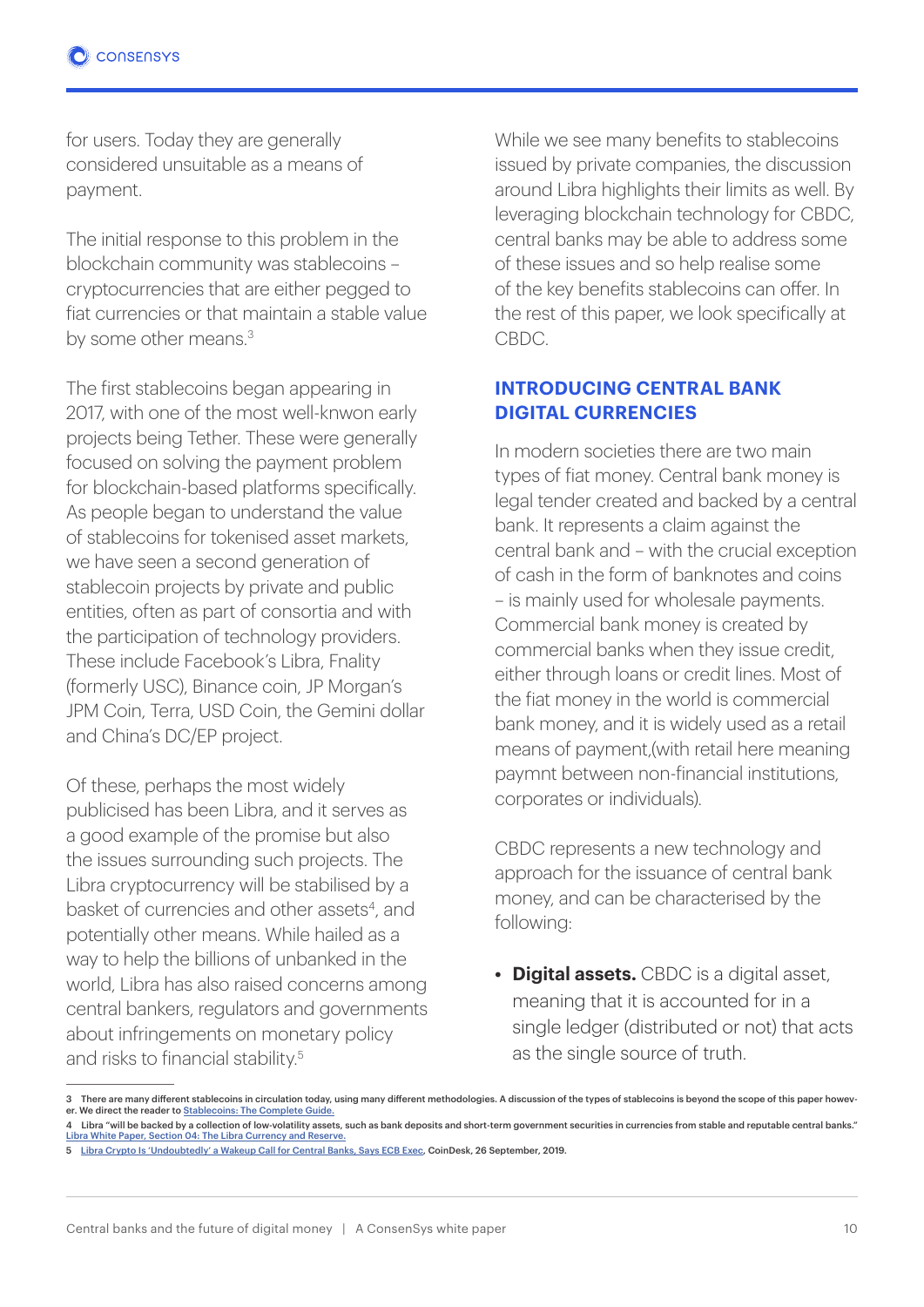- **• Central bank-backed.** CBDC represents a claim against the central bank, just as banknotes do.
- **• Central bank controlled.** The supply of CBDC is fully controlled and determined by the central bank.

We distinguish between two types of CBDC:

- **• Wholesale CBDC.** CBDC that would be used to facilitate payments between banks and other entities that have accounts at the central bank itself.
- **• Retail CBDC.** CBDC used for retail payments, for example between individuals and businesses, and akin to digital bank notes.

Blockchain technology could be used to support both types of CBDC. For example, it could be used as an alternative approach to existing wholesale central bank systems, either real-time gross settlement systems such as CHAPS, Target 2, Fedwire, or deferred net settlement systems like BACS, EURO1, TIPS, ACH. It could also be used to create platforms for the distribution of retail CBDC on a broad scale, and with it true, government-backed electronic cash.

According to the BIS, today some 70% of central banks are looking at CBDC, with the majority of them considering blockchain as the underlying technology.<sup>6</sup> While many of these banks have expressed interest in

both wholesale and retail use cases, most of the admittedly few actual experiments or pilots carried out to date have focused on wholesale. These include Project Ubin<sup>7</sup> by the Monetary Authority of Singapore, Project Khokha by the South African Reserve Bank<sup>8</sup>. China's DC/EB<sup>9</sup>, and Project Stella<sup>10</sup>, a joint research project by the ECB and the Bank of Japan.

Despite the current focus on wholesale, many industry observers think there is high potential for both wholesale and retail CBDC, and that central banks will consider both.

<sup>6</sup> Proceeding with caution – a survey on central bank digital currency, BIS Papers 101, January 2019.

<sup>7</sup> Project Ubin Phase 2, Accenture, November 2017.

<sup>8</sup> Project Khokha: Blockchain Case Study for Central Banking in South Africa, ConsenSys Case Study.

<sup>9</sup> China's digital renminbi could increase commercial bank competition, Ledger Insights, January 2020.

<sup>10</sup> Project Stella: the ECB and the Bank of Japan release joint report on distributed ledger technology (Phase 3), Bank of Japan, 4 June 2019.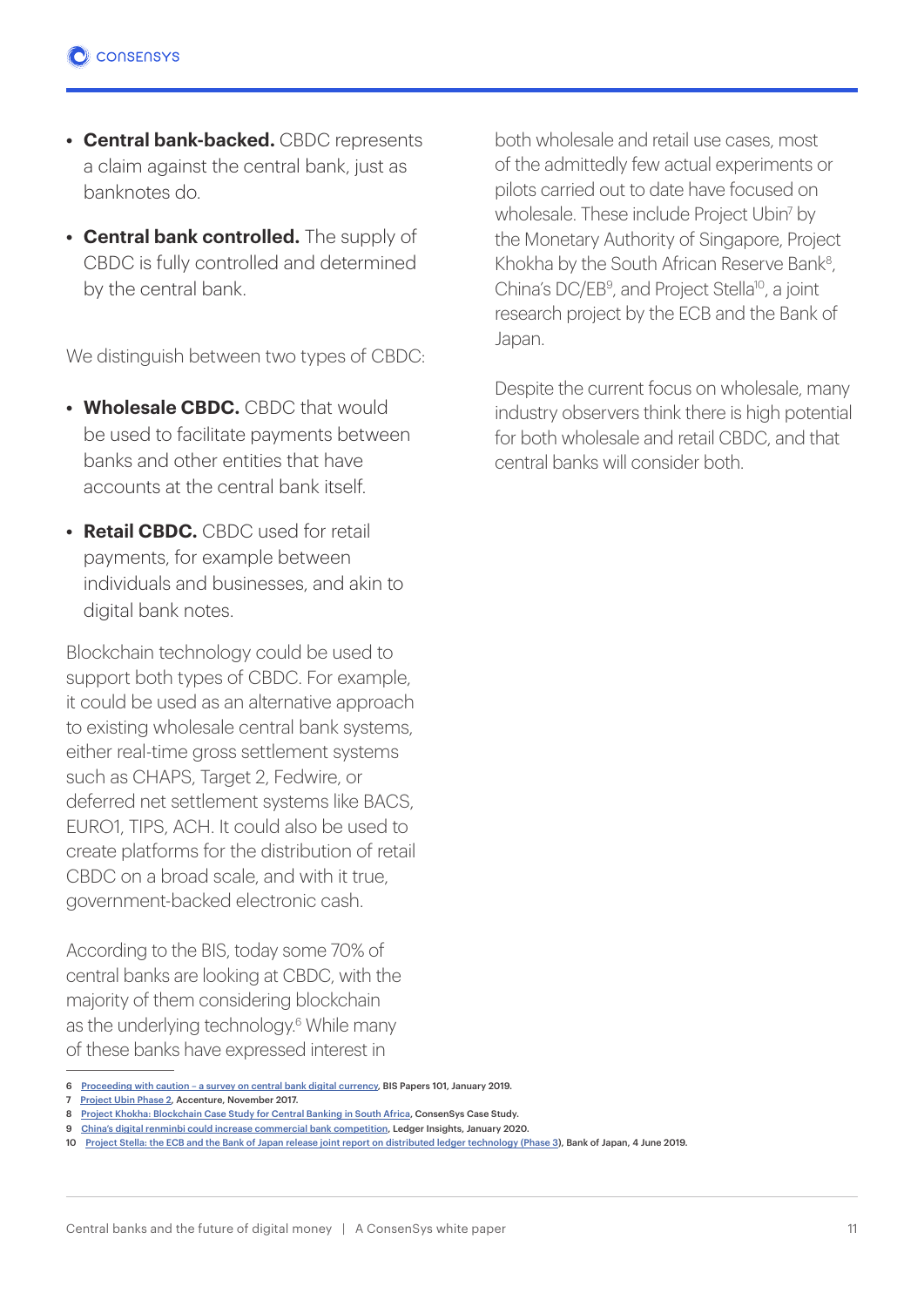# 2. Benefits of digital currencies for central banks and the economy

While we have yet to see CBDC projects in production and so have no empirical evidence of their impact, many believe CBDC can offer a number of significant benefits for central banks and the wider financial system. These include the following.

#### **FOSTERING THE DIGITAL ASSETS REVOLUTION**

Digital assets in general are set to disrupt today's capital markets, offering among other things cheap issuance and distribution, massively increased efficiency and flexibility due to programmability, instant delivery versus payment, and automated lifecycle management.

As tokenised asset markets are created there will be a need for tokenised payments for the immediate settlement of transactions. CBDC could be the key ingredient in introducing a viable, broad-based blockchain-based payments system that could enable a large-scale, decentralised

clearing house and asset register and in turn allow digital assets to reach their potential.

If central banks do not issue their own digital currency, the markets will move to private payment tokens. This would expose users to various risks. There is credit risk: if private issuers fail, holders of the currency would lose all their money. Privately issued tokens may also not be accessible to all, leading to financial exclusion. A CBDC would represent a risk-free, widely accessible alternative.

It could have other benefits too. It could help bring massive efficiencies and cost savings to the financial system. Studies have placed the cost of clearing and settling securities in G7 countries at over USD 50 billion per year, mostly due to the resources needed to transfer the assets and reconcile accounts.<sup>1</sup> By replacing various middlemen and providing for increased automation, a decentralised clearinghouse based on a distributed ledger could be a far cheaper and, through reduced complexity, a likely more secure system.

<sup>1</sup> Speech by Mr Ben Broadbent, Deputy Governor for Monetary Policy of the Bank of England, at the London School of Economics, London, 2 March 2016.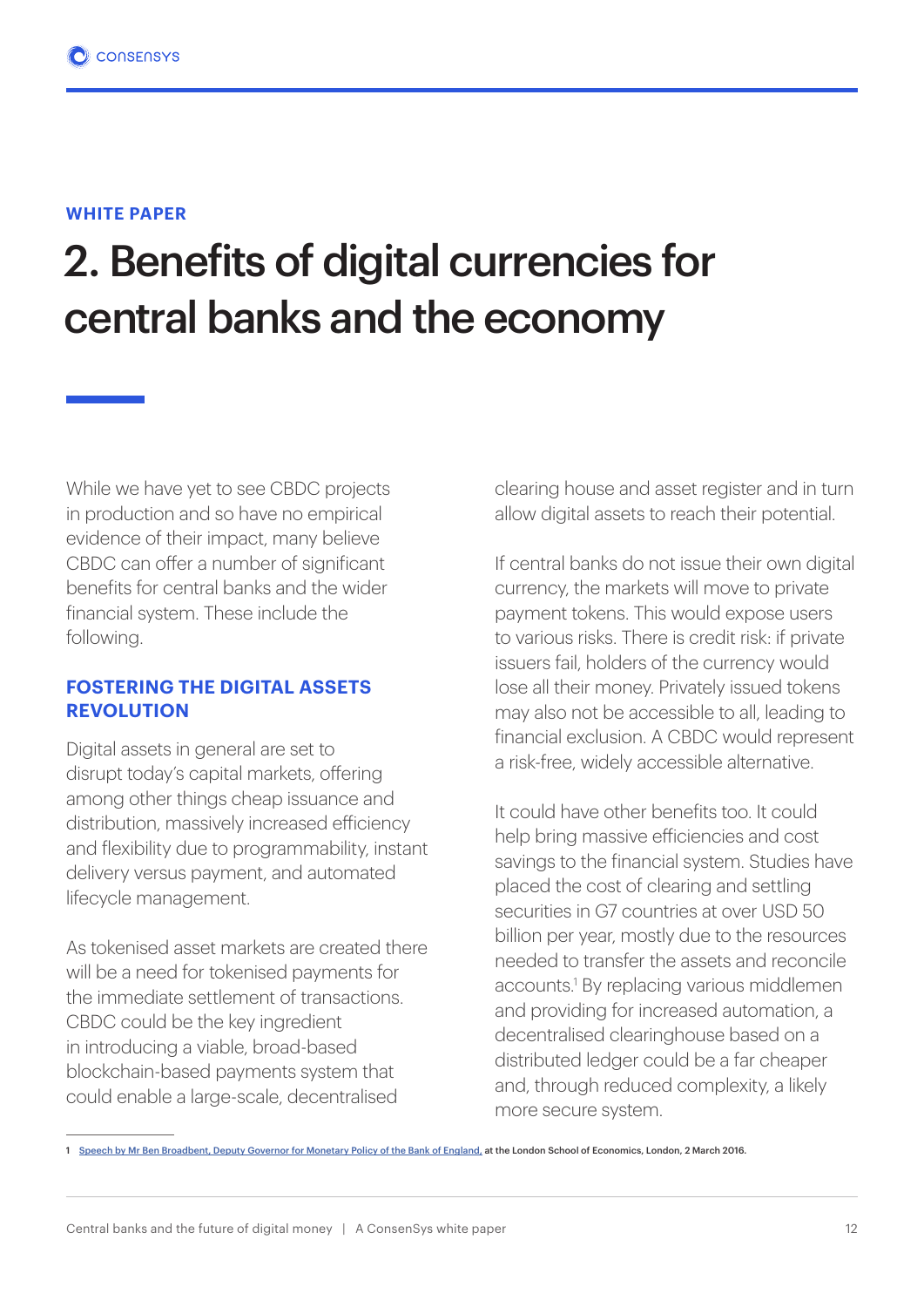An international equivalent for tokenised national currencies could also reduce risk in foreign exchange transactions by allowing for payment-versus-payment settlement approaches. That could have benefits for governments, but also for millions upon millions of businesses and individuals.

Central banks might also find CBDC to be superior to physical cash. In some countries the creation and distribution of banknotes is expensive and can be a major catalyst for unlawful activity. In many parts of the world it is also difficult for citizens to access physical cash because they live far from bank branches and ATMs. CBDC could be distributed easily on mobile phones, which would help address these problems.2

Retail CBDC could also be a way to offer individuals access to digital and risk-free reserves, something that is only available to major financial institutions at the moment. This could be a major advantage in the many parts of the world bank where deposits are not insured and where

depositors risk losing all if a bank becomes insolvent. As this is generally not an issue with a central bank, CBDC does not carry this risk.

#### **FUTURE-ORIENTED MONETARY POLICY AND REGULATORY TOOLS**

As noted, if central banks do not issue their own digital currency, then privately issued payment tokens – which for all intents and purposes are akin to digital cash – will be the only choice for payments. In some developing countries we are already seeing a significant decrease in the use and acceptance of banknotes in favor of digital solutions. If, as many believe, such solutions become very large and broad-based, they can potentially represent significant, systemically relevant portions of the economy.

If central banks do not have their own digital currency as a basis for payments in these markets, then they risk losing some of their ability to carry out their monetary policy and

<sup>2</sup> Projects such as mPesa have shown that the mobile phone is an excellent distribution mechanism for digital forms of money in developing countries.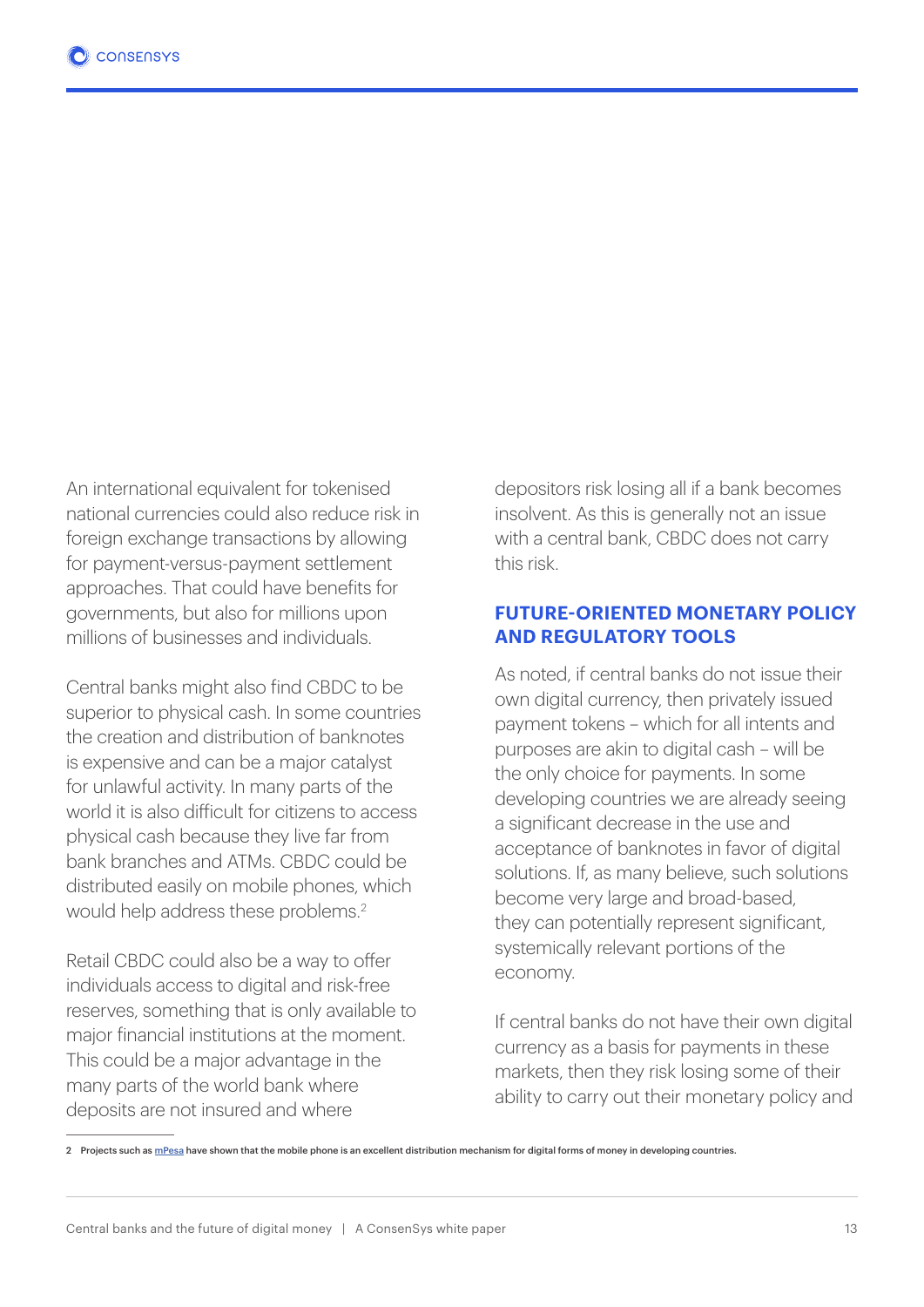regulatory mandates. CBDC would mitigate this risk by giving central banks direct influence over all or a portion of the money supply in digital markets.

CBDC could also give central banks new tools for expanding and reducing the supply of money. It could make it easier to employ innovative retail-oriented interventions, for example, direct distribution of money to individuals (as opposed to the indirect methods typically used by governments today, like tax breaks). It could help central banks fight against financial and social exclusion for individuals and enterprises that do not have access to commercial bank created money, for instance due to reasons of cost or availability. If the retail CBDC bears interest, either positive or negative, it could strengthen their ability to pass through policy interest rates to money and lending markets as well as directly to individuals. Finally, if structured in a way that allows the CBDC to be traced, it could be useful in more efficient sanctions and AML enforcement contexts.

involves transfers through several different correspondent banks, with the attendant cost of transacting and reconciliation as well as significant wait times. For individuals – in particular migrant workers sending remittances back home, one of the largest sources of financial inflows to developing countries – there is the added cost of the dense network of physical outlets at both the sending and receiving end.

If we imagine a world where both the origin currency and the destination currency are based on CBDCs, it is quite easy to imagine money transfer systems that are almost entirely automated and use cryptographic techniques to permit interoperability between different systems and distributed ledgers. Many financial actors can then connect to these ledgers and compete to offer the best price and service to customers, driving costs down and reducing delays. With the prevalence of mobile phones among all sections of the population, including in developing countries, such a system would also obviate the need for physical distribution outlets, further driving down costs.

#### **CHEAPER CROSS-BORDER REMITTANCES**

Today, cross-border payment transactions, whether for businesses or individuals are very expensive. This is generally a function of the state of the technology when the infrastructures for cross-border payments were developed, which at the time did not allow for direct transfer without intermediaries. In the current financial system, a typical cross-border payment

#### **IMPROVING THE SETTLEMENT OF INTERBANK PAYMENTS**

Today the settlement of interbank transactions using central bank money is increasingly carried out on Real-Time Gross Settlement (RTGS) systems. These have the advantage of settling payments on an individual order basis between counterparties, instead of netting payments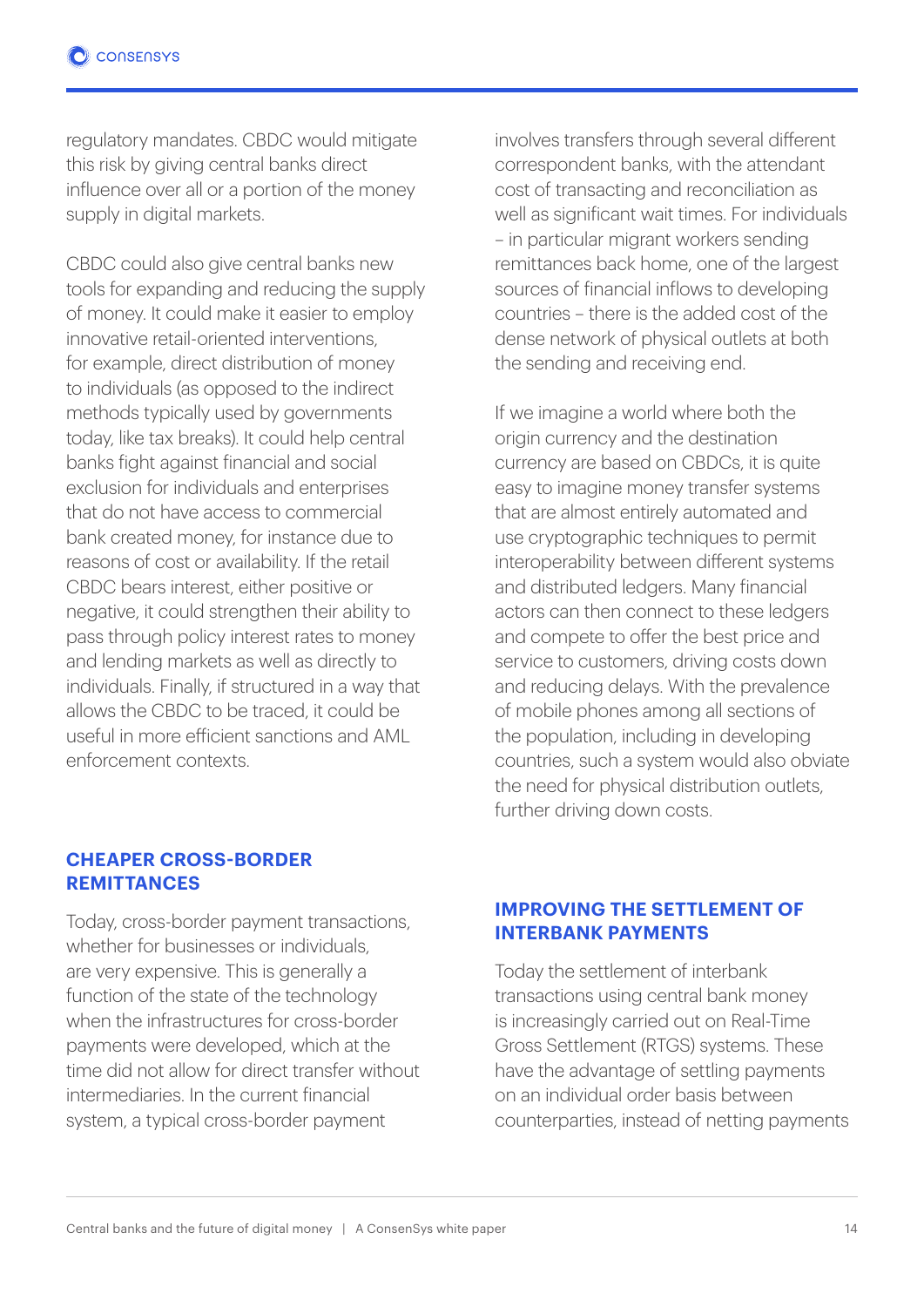at the end of the day.3 The downside to these systems is that they rely on batch processing overnight and require collateral to cover the outstanding positions. These systems therefore do not completely eliminate settlement risk. Many RTGS systems today also rely on antiquated technology, including mainframes, older programming languages like Cobol, or messaging platforms like SWIFT, and as a result, have a certain amount of operational risk.

With CBDC, interbank payments would be much more akin to the transfer of digital cash (albeit in very large amounts), and would be true real-time payments between counterparties with no settlement risk and greatly reduced operational risk. We can also expect CBDC-based systems to be more secure and performant than current approaches.

#### **ACCELERATING INNOVATION IN RETAIL MARKETS**

Even though real-time money transfers can be made quite cheaply and in quasi realtime by centralised settlement platforms like SEPA, it does not mean that all consumers and businesses have access to real-time and low cost remittances.

In fact, many financial institutions charge their customers for real-time money transfers at rates well above the cost that they incur. While some of this revenue is necessary to fund their operations, it could be considered unfair that end users are not able to take advantage of the technological improvements driven by central banks. Additionally, in some developing countries. particularly in South East Asia, the fact that intra bank payments are free and inter bank money transfers are not free or not realtime, has resulted in massive competitive advantage for the largest bank networks, which have disproportionate access to consumer deposits, which diminishes competition in the retail and SME banking sectors.

In this context, the creation of central bank-sponsored digital currency, freely and quickly transferable between users, can be a way for regulators to set new market standards, encouraging retail financial institutions to improve their value proposition to consumers and SMEs. This could include extended operating hours, potentially 24/7, richer data in payment messages and transparency on processing status, higher interoperability between platforms and further supporting the development of programmable money, one of the great promises of blockchain.

<sup>3</sup> Real-Time Gross Settlement (RTGS), Investopedia.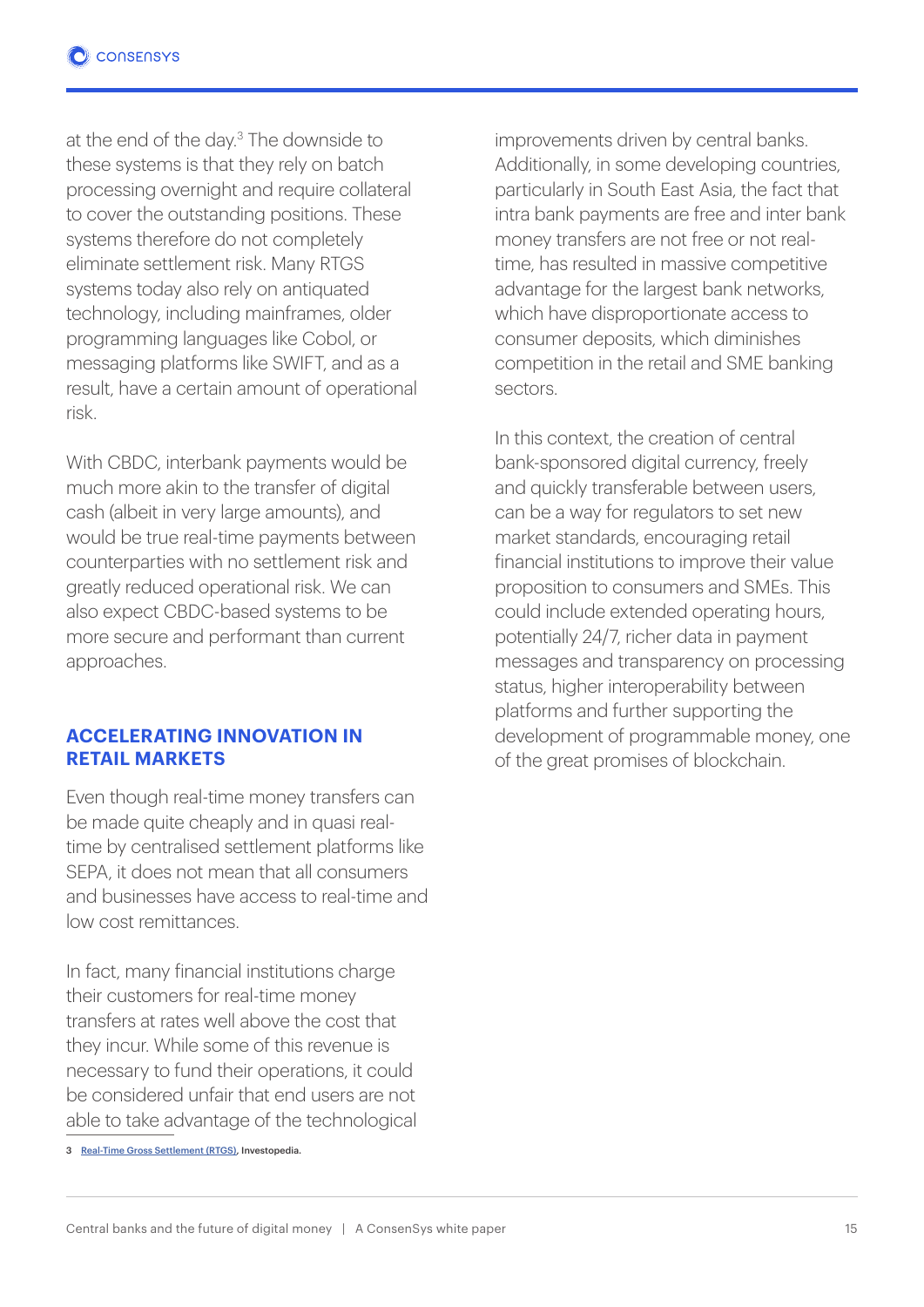## 3. Requirements for successful implementation of CBDC

While there are many benefits to CBDCs, before they can be introduced many challenges will need to be tackled and risks will need to be addressed. There are also a number of key design decisions that will need to be taken, some of which will have far-reaching consequences in terms of how the CBDC is used and its potential impact. In this section we outline some of the requirements and issues that central banks will want to keep in mind.

#### **WHAT KIND OF CBDC**

First and foremost, central banks will need to make a fundamental decision about who will have access to the CBDC. The basic choice will be between a retail or wholesale CBDC, or both. The answer will depend on the central bank's goals for the CBDC. For instance, wholesale CBDC can support financial innovation and add efficiencies and lower cost to interbank payments. Retail CBDC can be a way for central banks to provide risk-free, easy to use digital cash to the general public.<sup>1</sup> The central bank will

also want to decide to what extent it sees the CBDC as a tool for monetary policy, and in particular whether the CBDC should be interest-bearing.

#### **DISTRIBUTION**

While central banks will be the issuers of CBDCs, they will have to decide on how they will be circulated. Here there are a wide variety of choices, running from reliance on banks and select institutions to distribute CBDC, as is done today with central bank money, to using CBDC as an opportunity to increase the number of intermediaries with access to central bank money (which is what we propose below), to distributing CBDC directly to the public, something which could easily be done with a blockchainbased CBDC platform.

#### **SOUND GOVERNANCE**

Another crucial issue is governance. While decentralised systems offer many advantages, a broad-based decentralised platform with no responsible entity can be

<sup>1</sup> For more see Central Bank Digital Currency: One, Two or None?, Christian Pfister, Banque de France Working Paper, October 2019.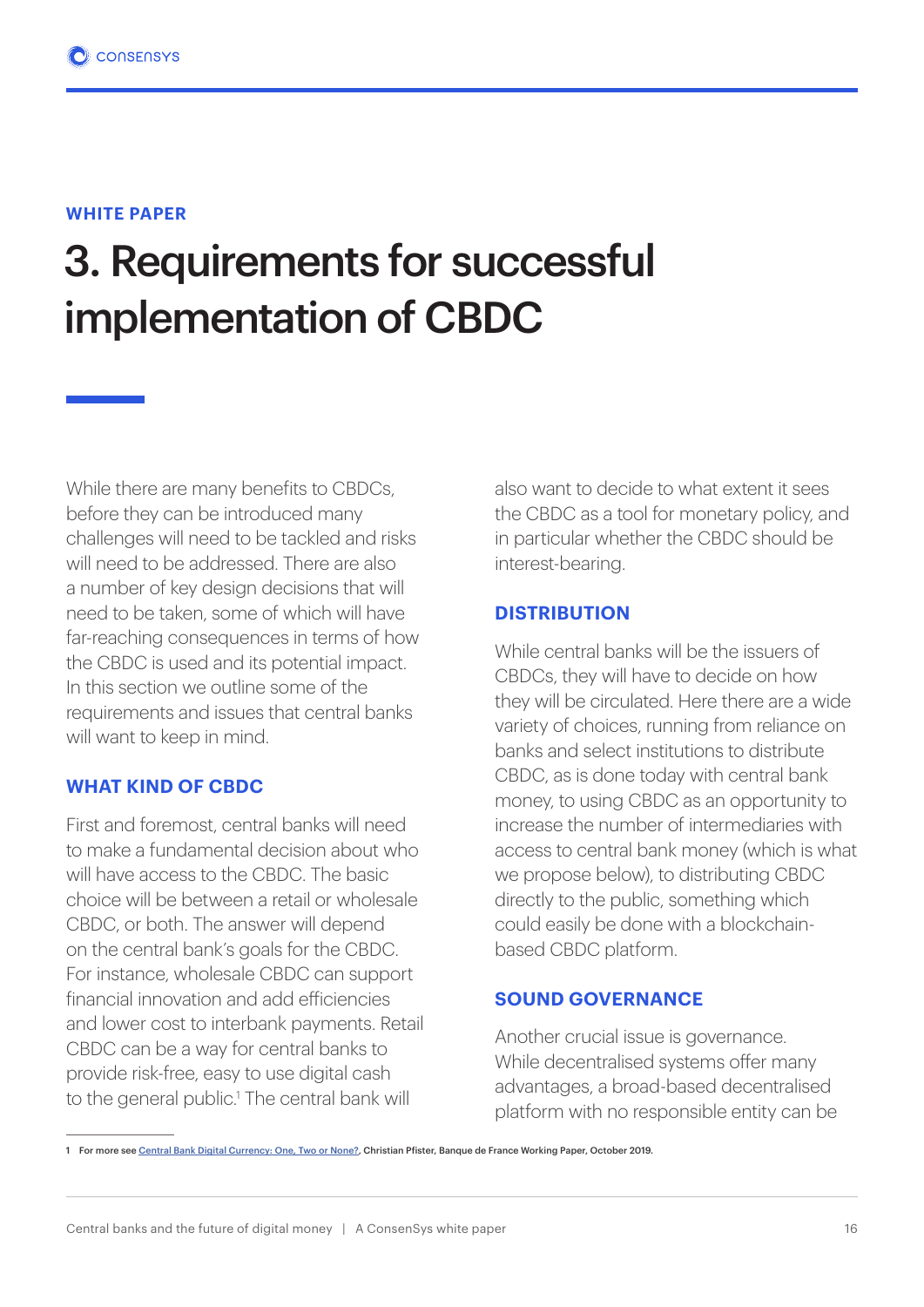problematic. Lack of structured governance could hamper decision making both on the technical and design level, making it hard for the platform to evolve. Lack of clear ownership would raise many difficult legal and regulatory questions, for example around liability if things go wrong.<sup>2</sup> There would therefore be a need for a controlled and regulated infrastructure with clear governance structures in terms of design, development, maintenance, funding, upgrades and the like.

#### **PRIVACY VERSUS TRANSPARENCY**

It will technically be possible to design CBDCs with various mixes of anonymity versus traceability of transactions. Central banks will have to decide on the appropriate balance between privacy and transparency. While each bank will draw its own conclusions, one promising option is to provide high privacy for small transactions by retail users, similar to cash today, while programming in high traceability for larger transactions, whether by individuals or

corporations. This would allow for the implementation of KYC/AML procedures on those transactions.

#### **TOKEN-BASED OR ACCOUNT-BASED**

Another important design decision is whether the system should be tokenbased or account-based. In a token-based system, the CBDC is created as a token with a specific denomination. The transfer of a token from one party to another does not require reconciling two databases, but is rather the near-immediate transfer of ownership, very much like handing over banknotes from one person to another.

In an account-based system, the central bank would hold accounts for users of the CBDC, and would handle the debit and credits between users itself. Currently central banks offer accounts for financial institutions, some non-bank financial intermediaries, and in certain cases, retail customers. In this approach, central banks would have to hold accounts for all users of

<sup>2</sup> Legal and regulatory framework of blockchains and smart contracts, EU Blockchain Observatory and Forum, September 2019.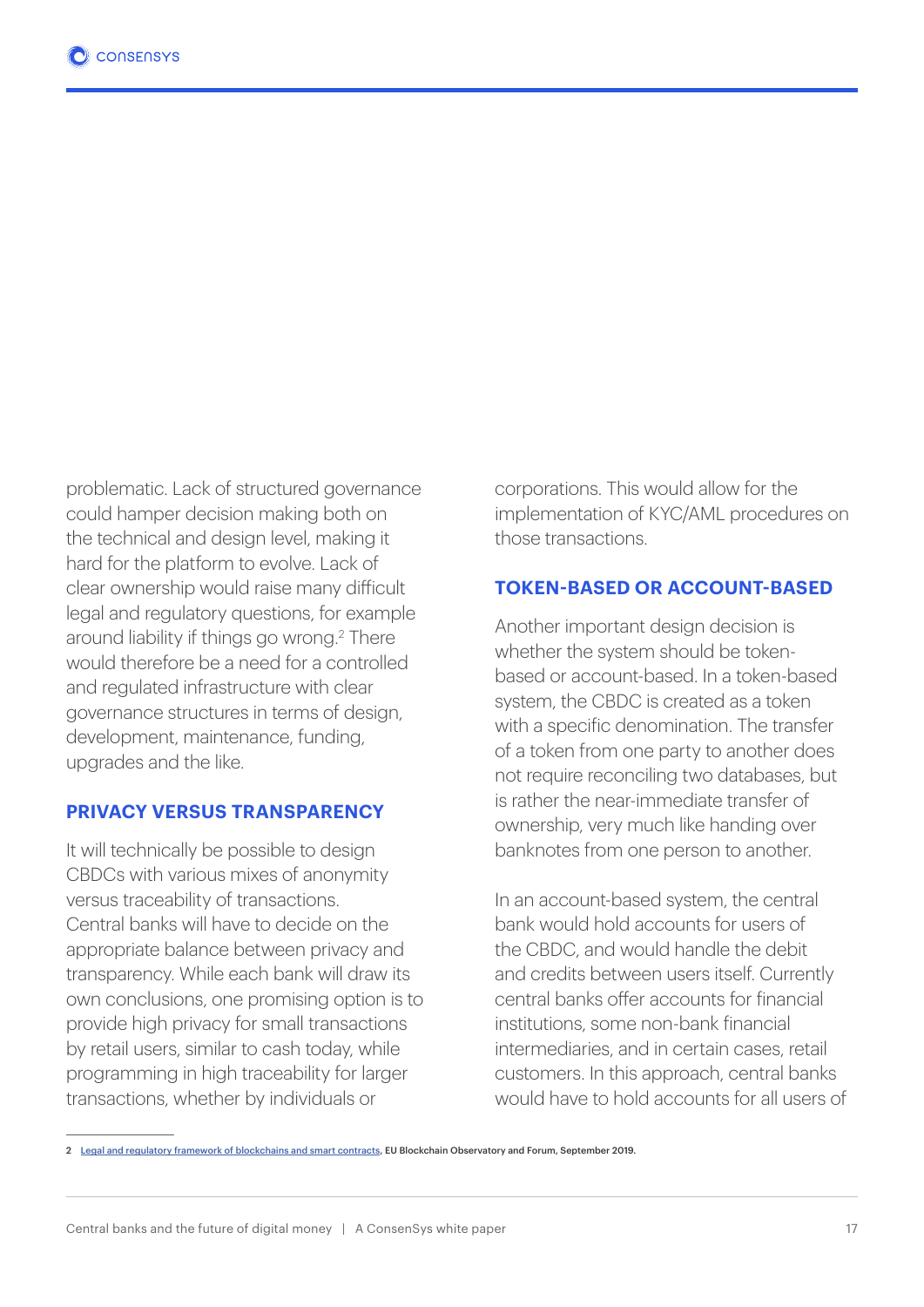the currency, meaning exponentially more accounts to manage.

We recommend a tokenised model on several grounds. It would for instance enable business models based on asset tokenisation, and so be the basis for significant innovation. Second, it would free the central banks from the duties of largescale account keeping and reconciliation, as well as the attendant reputational risks should things go wrong or service quality be poor.

#### **PERFORMANT AND OPERATIONALLY ROBUST**

To achieve significant adoption, the service will need to be performant and provide a good user experience. That means it needs to be operational 24/7, be highly reliable (with no or very few failed transactions), and be fast, with near-immediate transaction speeds.

Assuming 100 million citizens carrying out one transaction per day, that implies an infrastructure with throughput rates in the thousands of transactions per second. No blockchain technology at the moment can deliver such rates at the base protocol layer, but with a mix of protocol additions as well as ongoing improvements to the base technology, we expect that this will be possible in the future. To meet user needs, the platform should also allow offline transactions.

The system should also be robust, with the capacity to continue operations even if a certain percentage of nodes are down. It should also be easy for new or disconnected nodes to come online and quickly sync with the network. It will also need a highly available and reliable backup capacity. The system will need to be safe and efficient, maintaining the integrity of its payment, clearing and settlement arrangements under all conditions, and offering both expeditious transaction finality as well as controlled reversibility of transactions when necessary.

Finally, the system will have to be well protected against cyber and other operational risks through a mix of appropriate systems, policies, procedures and controls. It should also be highly interoperable with existing and future systems, able to integrate easily into new contexts and adapt to new needs as they arise.

#### **LEGALLY SOUND**

A broad-based CBDC platform will need to be legally sound as well. That means ensuring that the CBDC enjoys protections under existing legislation including payment law, contract law, settlement finality provisions, insolvency law and conflicts of law regimes in their local jurisdictions.

As a new approach to money, CBDC may well require adjustments to regulations to take into account its new properties. There are other new legal questions as well. For example, as opposed to physical cash, it would be possible to restrict the usage of CBDC to only allow its use by citizens or residents of a certain country. Central banks, policy makers and the courts will be tasked with finding appropriate use for such capabilities and responses to such issues.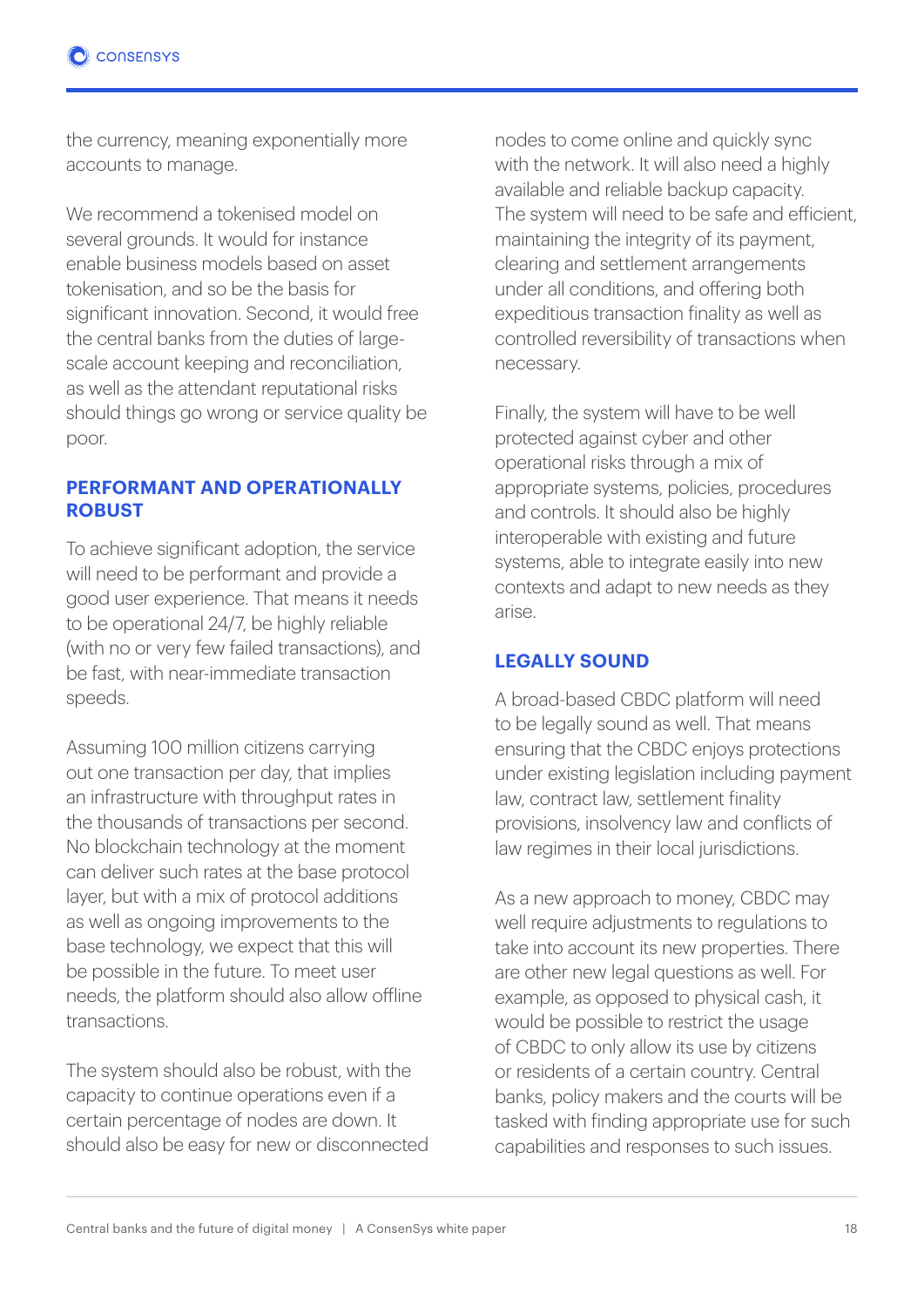#### **UNDERSTAND THE RISKS**

While we have outlined many potential benefits of CBDC above, we are fully aware that there are risks as well. Considering the far-reaching innovation potential of CBDC, and in particular retail CBDC, before implementing them, central banks will want to conduct comprehensive analyses of their potential impact.

For example, one issue raised by retail CBDC is the potential negative impact on commercial bank deposits as people withdraw funds from commercial banks in favor of central bank money. This could weaken banks, forcing them to either increase the interest they pay on deposits to attract customers, or raise interest rates on loans to maintain adequate funding. In times of crisis, outflows could increase dramatically, leading to large-scale bank runs. This would cause the central bank balance sheet to balloon, and would oblige it to support the commercial banks, which in turn would mean expanding the balance sheet and exposing them to credit risk of the financial institutions they are supporting.

There are other risks as well, and central banks will want to understand the opportunities and risks of their approach ahead of time  $3$ 

<sup>3</sup> For an overview see Central Bank Digital Currencies: 4 Questions and Answers, IMF Blog, 12 December, 2019.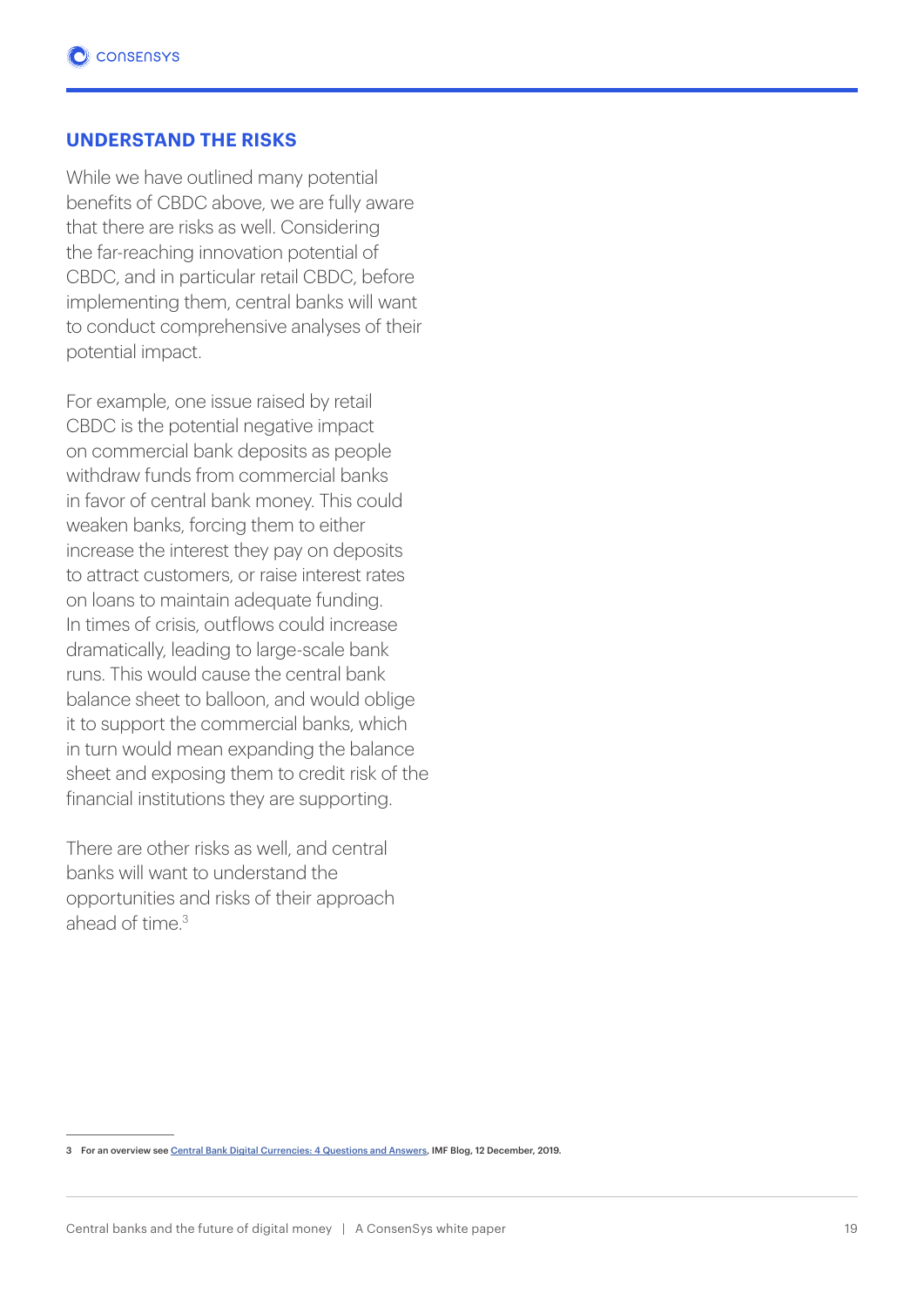# 4. Proposed architecture for Ethereumbased central bank money

In this section we propose an architecture for a CBDC implementation on the Ethereum blockchain.

#### **AN OPEN, INTEROPERABLE, PROVIDER-BASED SYSTEM**

We propose that central banks issue CBDC on a large-scale, private, permissioned, Ethereum-based network in which centralbank appointed intermediaries act as nodes.

These intermediaries would work together on a single platform as providers of the currency, as well as compete to offer innovative services to citizens and businesses. The number and type of intermediary service providers would be much larger and broader than is the case with central bank money today, incorporating financial and non-financial institutions, but the system would not entail direct distribution of CBDC to the public.

Such a setup has many advantages.

First, using a permissioned blockchain, central banks would retain control over the onboarding and distribution of the CBDC to the intermediaries they choose, and would therefore maintain oversight and control, allowing them to act as wardens of the ecosystem without having to provide or manage the services themselves.

Second, since the tokenised CBDC that underlies the system is issued by the central bank and not the intermediaries, it is the CBDC and not the intermediary's balance sheet that is on the line. In the event that an intermediary goes into liquidation, it will not put the record of ownership of the digital currency at risk as the digital currency is in the e-wallet of the customer and in the blockchain ledger of the central bank.

Third, it would provide the basis for a large-scale, evolving and easily adaptable infrastructure offering a continuously expanding number of shared services to various stakeholders. Because the stability and integrity of the system is embedded in the technology, the technical and prudential requirements to be an intermediary would be much lower than those required to be a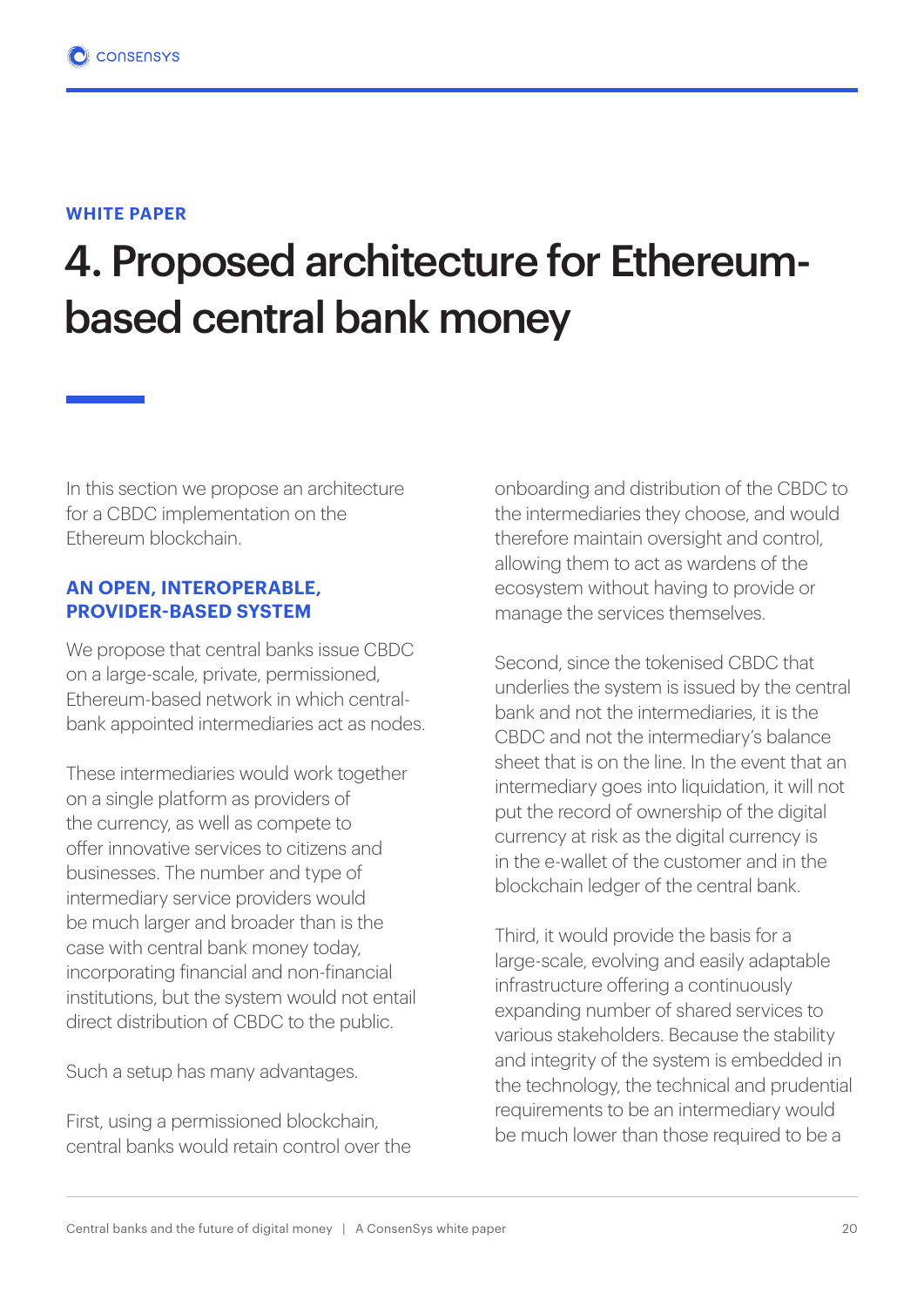bank or e-money provider. End users would benefit from a much more open, vibrant and competitive environment than today, while intermediaries will become more and more like utilities.

Fourth, it would allow for standardised identifiers and identity mechanisms as well as mutualised control mechanisms, for example for KYC/AML, which could simplify and reduce the cost of compliance for all stakeholders, while likely improving their effectiveness.

Fifth, the system would be easy and secure for end users, as it would allow for service providers to offer key management and custodial services, as well as compete to develop user friendly wallets and related services.

Finally, as an Ethereum-based platform, it would be easily interoperable with the public Ethereum network as well as other blockchain networks, allowing for broad, far-reaching use cases in many different contexts, including in settlement networks in other jurisdictions.

#### **TECHNICAL REQUIREMENTS FOR OUR PROPOSED ARCHITECTURE**

The system described above implies the following list of requirements:

- **• Full control of the money supply by central banks.** The central bank is the only entity allowed to issue CBDC units and remove them from circulation.
- **• Quasi-real-time asset transfer at negligible cost.** Transaction times should be fast, with transfers occurring at or near real-time, and at a sub-one tenth of a cent (<0.1 EUR) cost.
- **• High transaction throughput.** The system should offer several thousands to several tens of thousands of transactions per second on the network.
- **• Large number of network participants.** The system should support several hundred to several tens of thousands of approved intermediaries as network participants, which is the likely number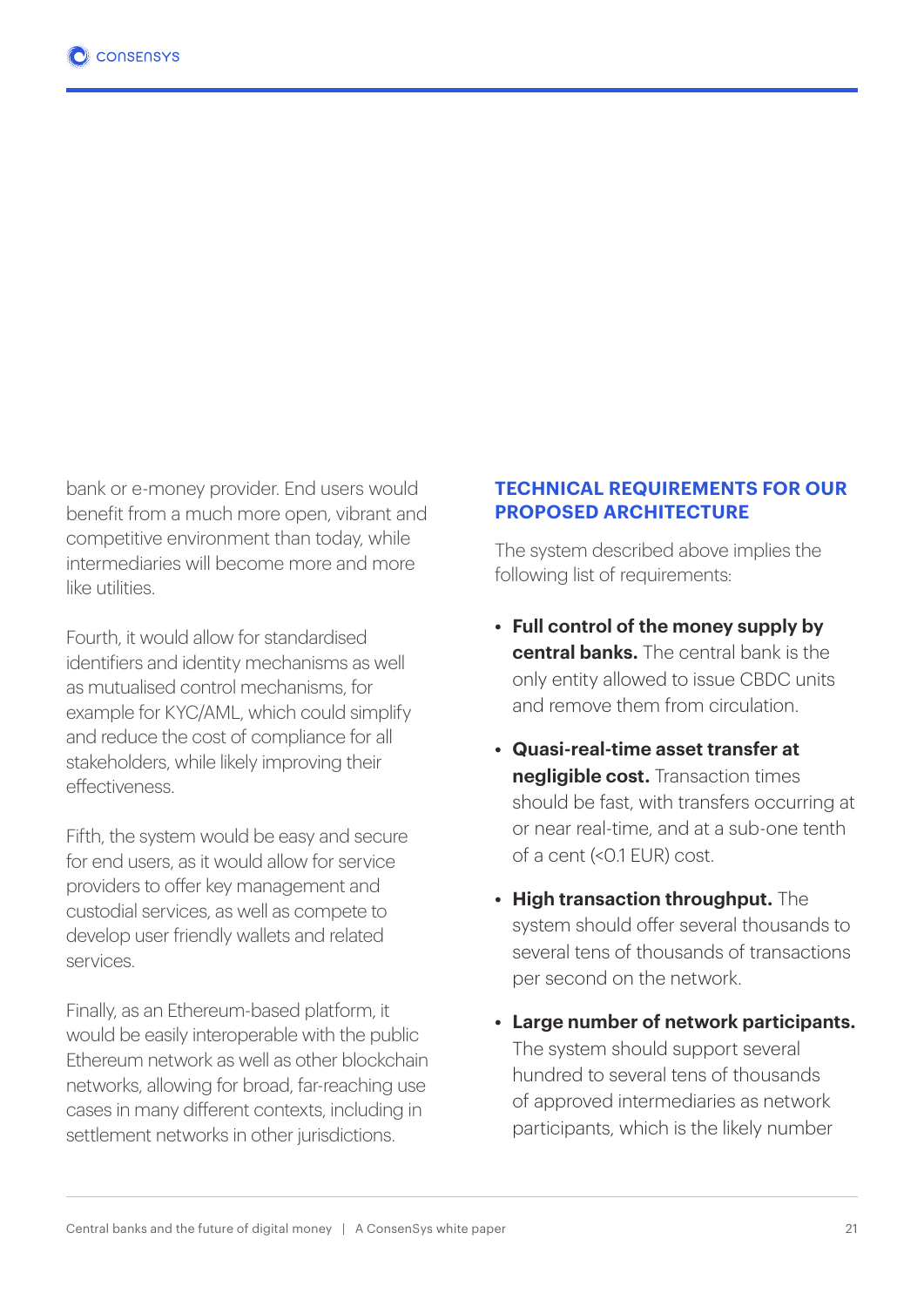of financial and non-financial institutions and intermediaries that we can expect for a large-scale CBDC in an area like the eurozone.

- **• Privacy of consumer data and transactions.** In our view, central banks should not have a comprehensive view on individual wallets and associated IDs below a certain transaction value threshold when KYC/AML requirements would kick in (see below).
- **• Confidentiality of business data.**

The system should also support confidentiality of critical business data of the intermediaries on the network. While the central bank would maintain a view of all large transactions, individual network participants would not be able to see the volumes or individual transactions of their competitors.

- **• Compliance with KYC/AML and related regulations.** The system supports the implementation of KYC/AML and related regulations by providing traceability and monitoring capabilities to the relevant authorities. As mentioned above, we believe this should only be possible above a certain threshold.
- **• Asset recovery.** The system should allow for the reversing of transactions under legally acceptable conditions, as well as the ability for end users to recover lost or misplaced funds.
- **• Acceptable environmental impact.** The system should be able to run at

acceptable energy usage levels so as not to have a negative environmental impact.

#### **WHY ETHEREUM FOR CBDC**

Ethereum is a decentralised, open source and distributed computing platform that was launched in 2015 as a more versatile version of the Bitcoin blockchain.

Today public Ethereum is the secondlargest blockchain platform by market capitalisation, behind Bitcoin, and Ethereum has by far the largest developer community of any blockchain protocol. While public Ethereum is permissionless, meaning open to all, Ethereum has permissioned variants capable of offering enterprise grade security and performance. We believe that private, permissioned Ethereum would offer the best possible platform for the CBDC requirements specified above.

Ethereum is by nature well suited to the creation of tokens. Central banks could easily design and implement tokens that can be widely circulated yet whose issuance and destruction remain firmly under their control. As these tokens live natively on the network, they do not depend on a single issuer who establishes point-to-point private communication channels with each participant.

Ethereum offers robust permissioning capabilities that would allow central banks to easily authorise and deauthorise network participants, allowing them to maintain control over who is on the network and what activities they are authorised to carry out. Private Ethereum networks using proof-of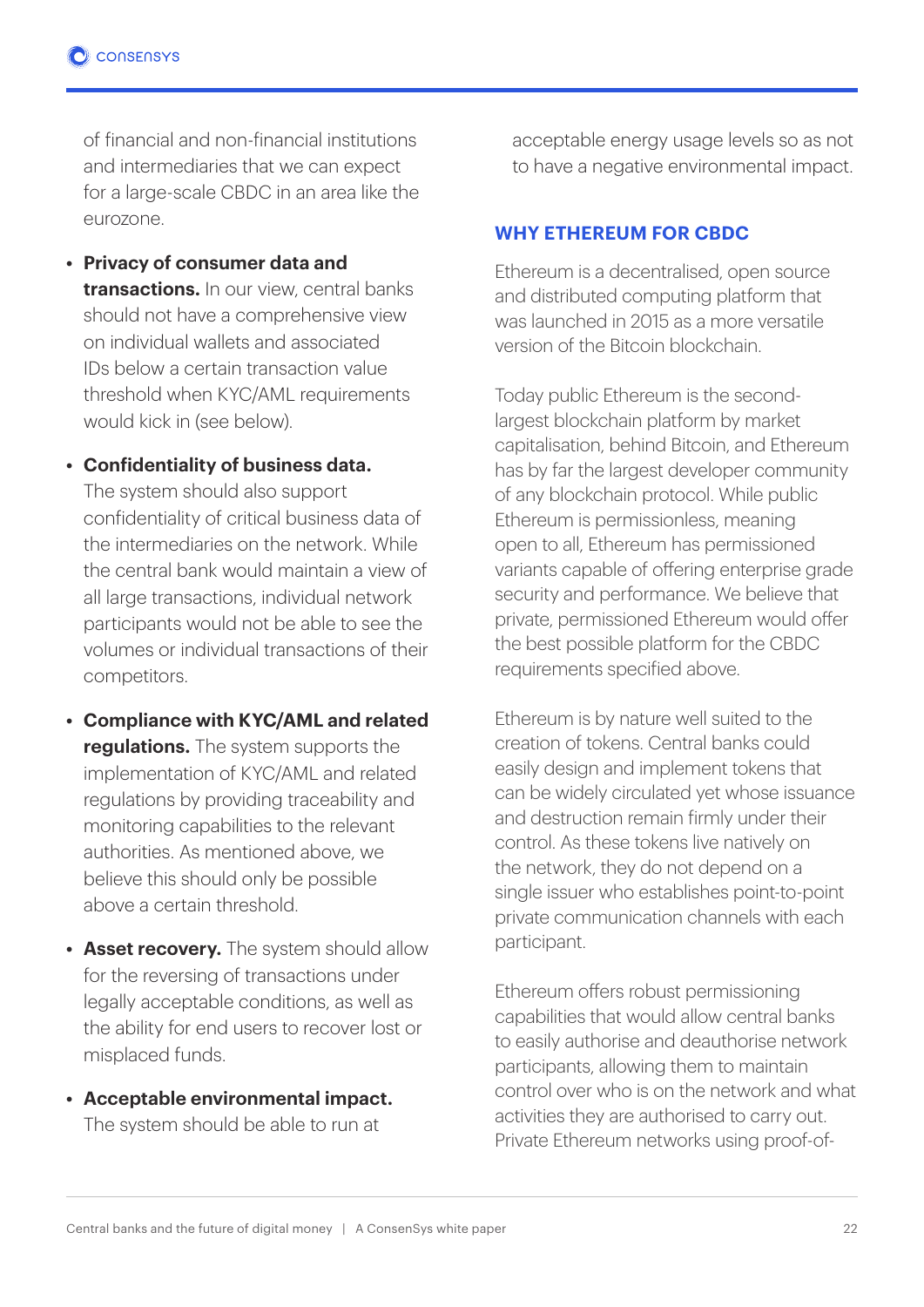authority (PoA) consensus can offer quasireal-time asset transfers at negligible cost.

While no blockchain has the technology to support the required transaction throughput levels today, Ethereum is well placed to be able to do so in the near future. The switch to proof-of-authority at the protocol level (Level 1) and the introduction of a number of Level 2 solutions, like state channels, plus ongoing R&D efforts in the Ethereum community, will make these performance levels possible. The large number of developers on Ethereum means these R&D efforts are not only robust, but also multifaceted.

As the global user base of public Ethereum shows, the protocol is well suited for largescale platforms. Ethereum can also easily handle the privacy and confidentiality requirements of a CBDC, through a mix of public and private smart contracts complemented by cryptographic techniques such as zero-knowledge proofs, homormorphic encryption and secure multiparty computation or newer technologies like rollups.

Tokens are powered by smart contracts, which are software applications that live in a distributed fashion in the network. These smart contracts can be programmed rules and business logic that are automatically enforced by the network and can restrict CBDC transfers in any way deemed suitable by the central bank and the regulator. This could make it possible to for instance "hard wire" KYC/AML procedures into the tokens themselves, greatly simplifying and improving the effectiveness of regulatory

compliance mechanisms. Tokens could also be pre-programmed with rules that determine exactly under what conditions a transfer can be reversed or assets recovered.

Last but by no means least, proof-ofauthority (PoA) consensus on Ethereum is not energy intensive and would support a large-scale network at low energy cost and environmental impact.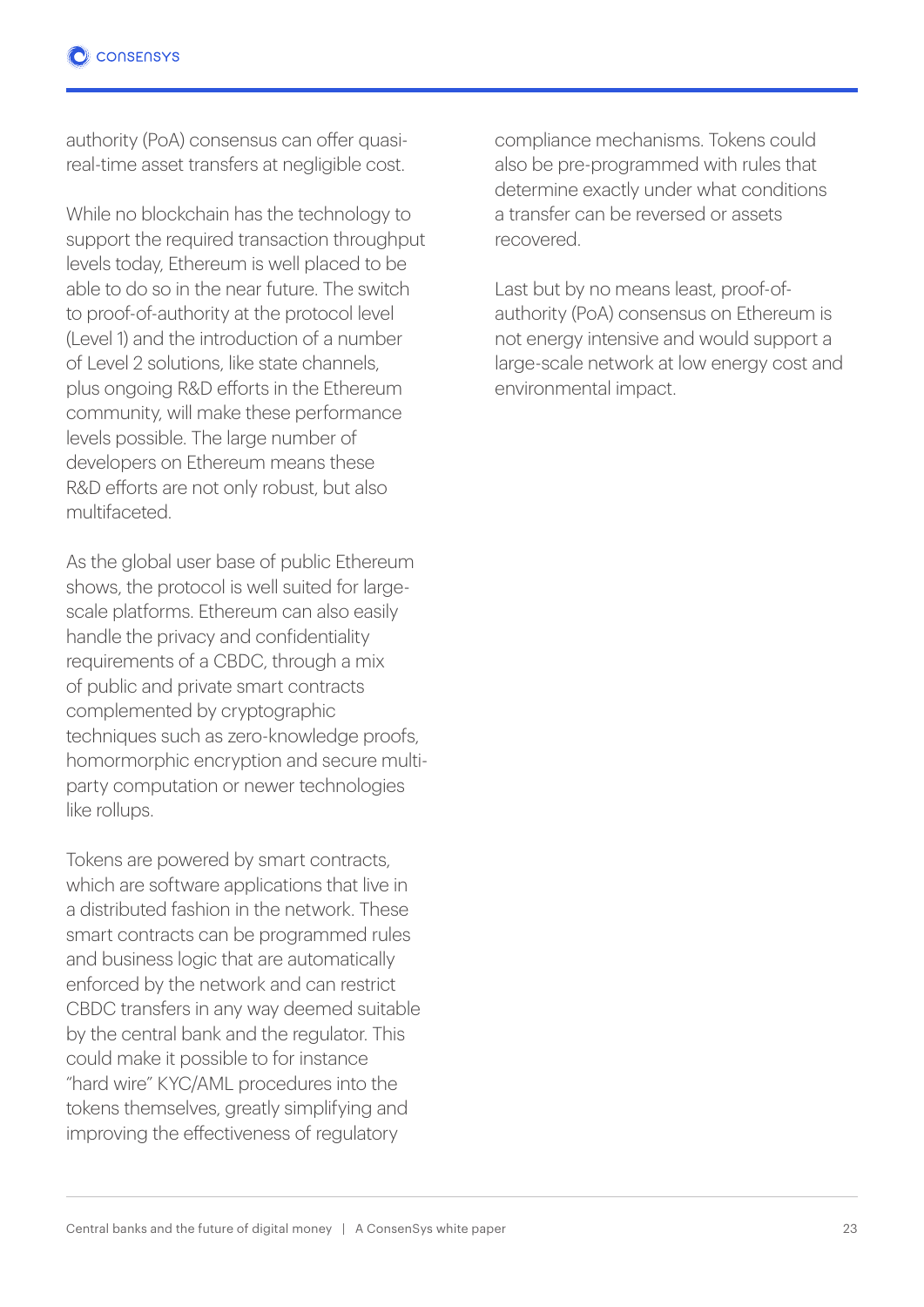#### **TECHNICAL SCHEMATIC**

The graphic on page 25 provides a schematic overview of our proposed architecture. It is divided into the following layers:

- **• Layer 1/Base settlement layer (dark blue).** There is one base settlement layer on a permissioned Ethereum blockchain.
- **• Layer 2 (light blue).** The next layer is comprised of a network of state channels between intermediaries that would enable fast payments.
- **• Layer 3 (green).** In this layer each intermediary operates its own side chain, where the central bank or regulator is a participant and can ensure that the supply of money remains consistent with the supply of CBDC allocated to the intermediary in the base settlement layer
- **• Layer 4 (tan).** At the top we find many different end user interfaces, offered by banks, telecom operators, mobile phone manufacturers, fintechs and other providers, each in competition with each other and with their own special functionalities, in order to provide the best possible end user experience via competition between these private providers.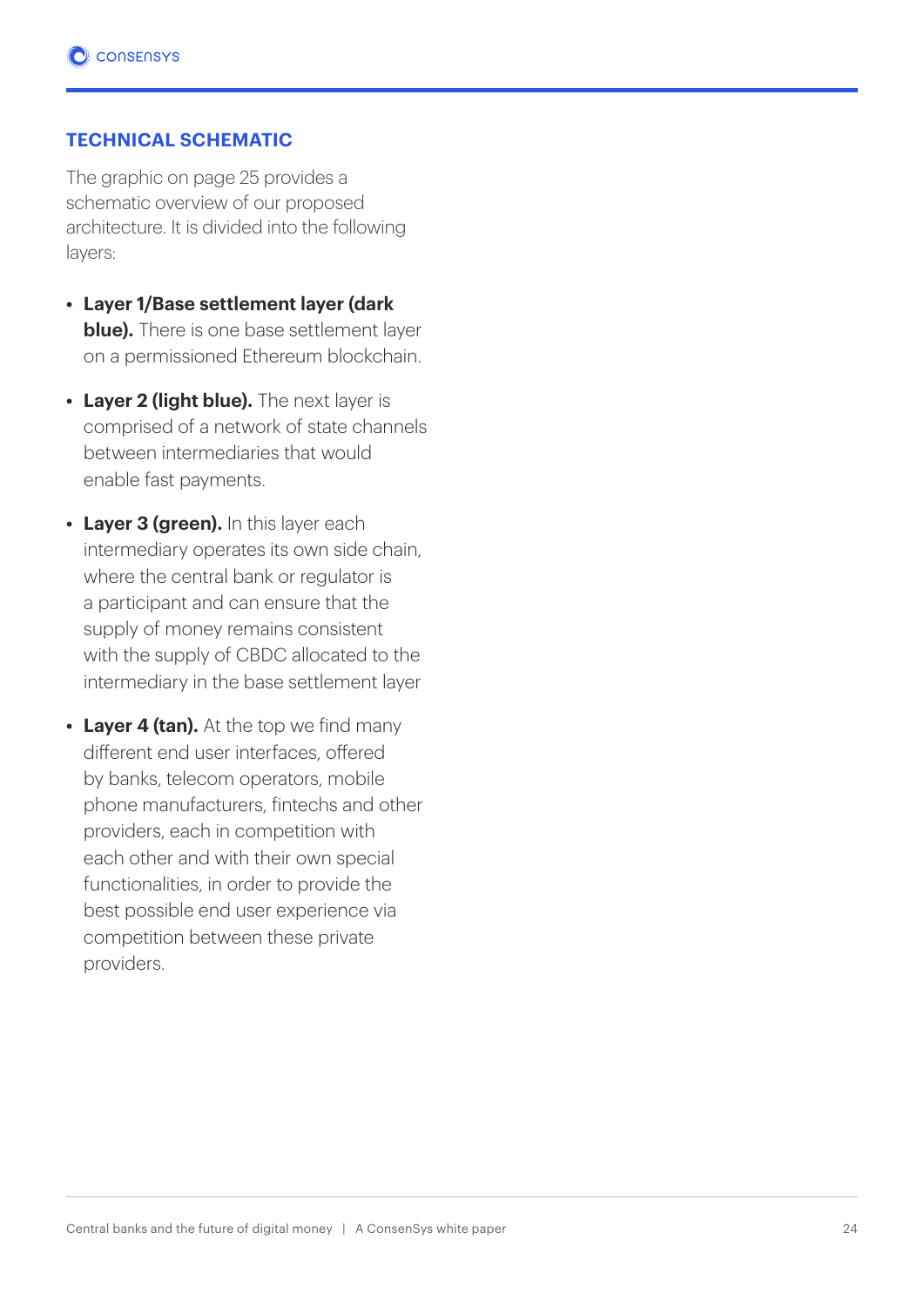

*Note: The red line indicates a transaction from End User 1 on the left to End User 2 on the right. Source: ConsenSys*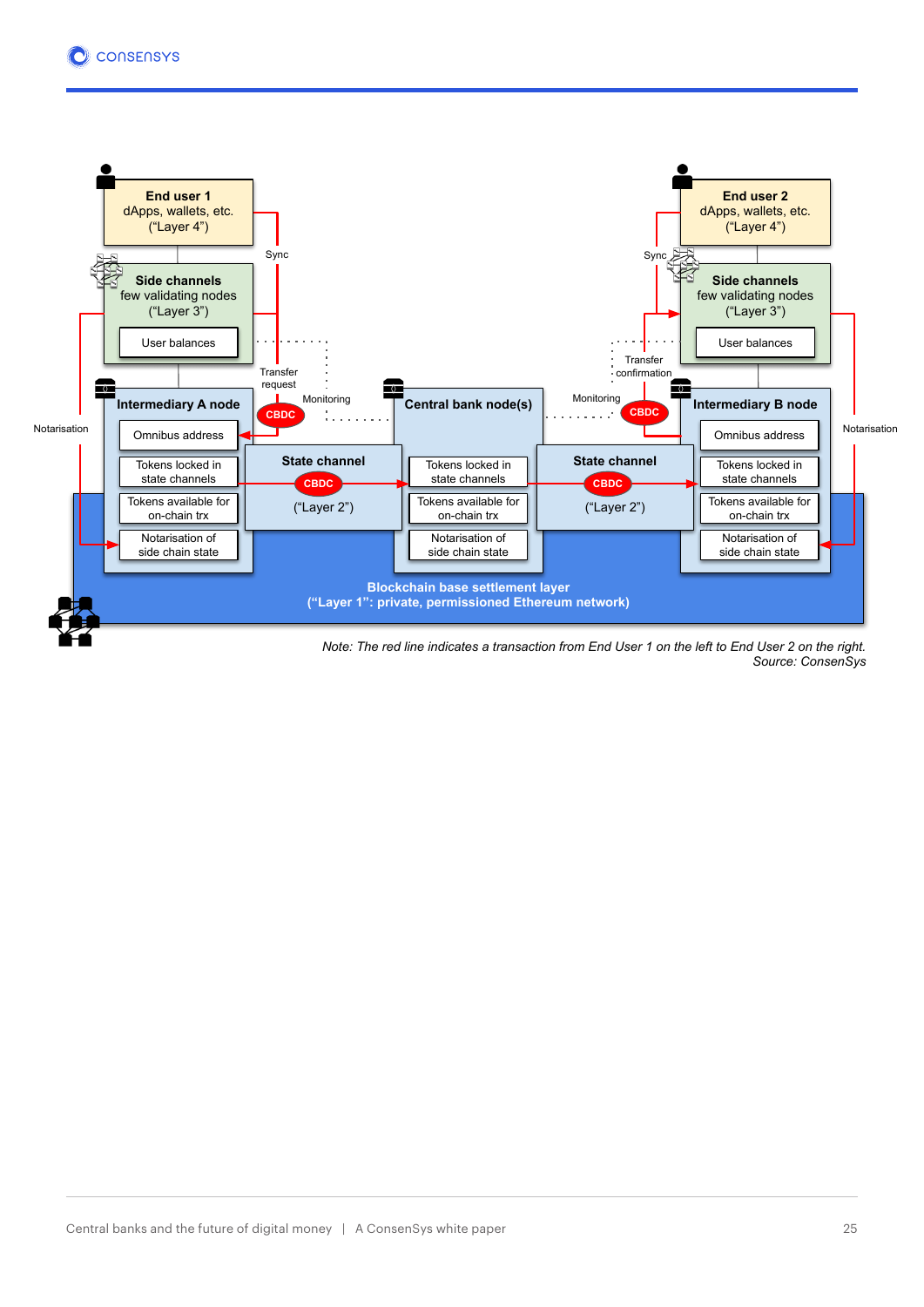### 5. Conclusion **WHITE PAPER**

There is growing debate surrounding the future of cash in the digital world, and this is posing new challenges to authorities and central banks around the globe. This debate is taking place against a backdrop of doubts about financial stability that were raised by the 2008 financial crisis, of the rise of (private) cryptocurrencies, the development of new digital payment methods, and the entry of large technology companies into the payments arena.

Most countries today are analysing the potential of CBDC, seeing it as a means for governments to maintain their role as issuers and stewards of national currencies and economies. Yet the introduction of a CBDC would itself mean major changes to the existing monetary system and would raise a number of fundamental economic, monetary policy and legal questions. It is no wonder that there is heated debate on the subject in both banking and academic circles.

There are certainly risks involved in issuing a CBDC, as we have touched on above, and central banks will have to weigh these carefully. But they will need equally to evaluate the risks of not issuing CBDC, or doing so too slowly. Without a CBDC, the future of digital money would be largely if not wholly in private hands, leaving businesses and individuals exposed to the risks of private issuers or lack of access to digital tokens in certain markets.

Similarly, being an early mover in the CBDC space could bring significant benefits to a currency, while being behind the curve compared to other jurisdictions could be costly. ECB President Christine Lagarde has said as much with regards to Europe's central bank.<sup>1</sup> Ideally, central banks should be working together to agree on CBDC standards that would allow them to interoperate across borders.

<sup>1</sup> ECB should be 'ahead of the curve' on digital currency: Lagarde, Reuters, 12 December, 2019.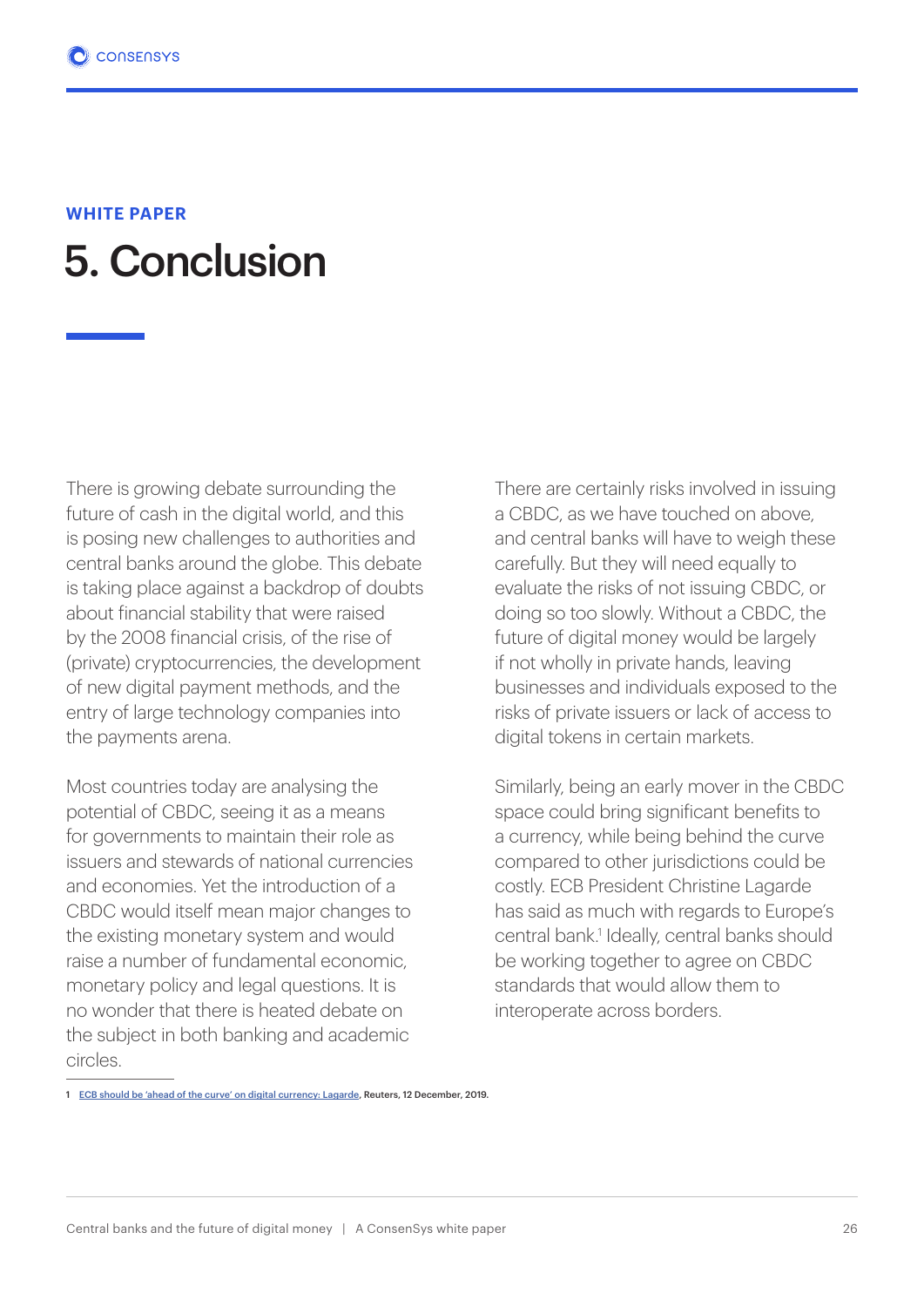In this paper we have tried to both provide some background to the topic and its importance, as well as a concrete proposal as to how to implement a CBDC. While the introduction of a CBDC will involve more than a narrow, technical evaluation of the efficiency of a payments system, it is sometimes by jumping in and trying it out that policy makers and central bankers can get the best sense of both the big picture and the nuts and bolts of CBDC.

At ConsenSys, we strongly believe that Ethereum is one of the only technologies available today that has the potential to answer the technical requirements for such CBDC over the short and mid term. We have also gained a great deal of experience in a short time working with central banks and others on the topic, and thinking about the related issues, both big and small. We are happy to share our experience and expertise and encourage any interested party to reach out to us.

#### **TO CONTACT THE AUTHORS:**

matthieu.bouchaud@consensys.net matthieu.saintolive@consensys.net monica.singer@consensys.net ken.timsit@consensys.net